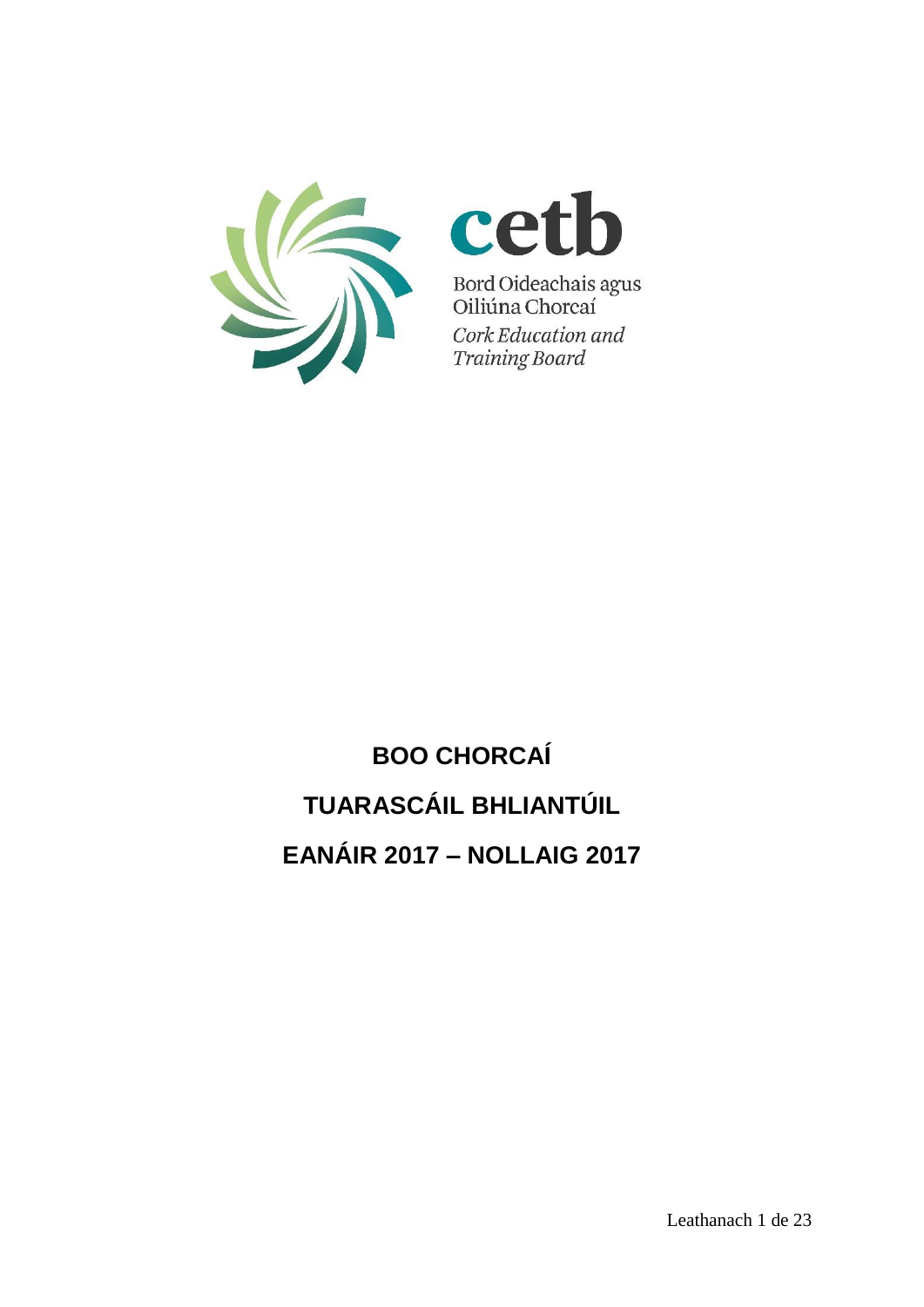# **Clár Ábhair**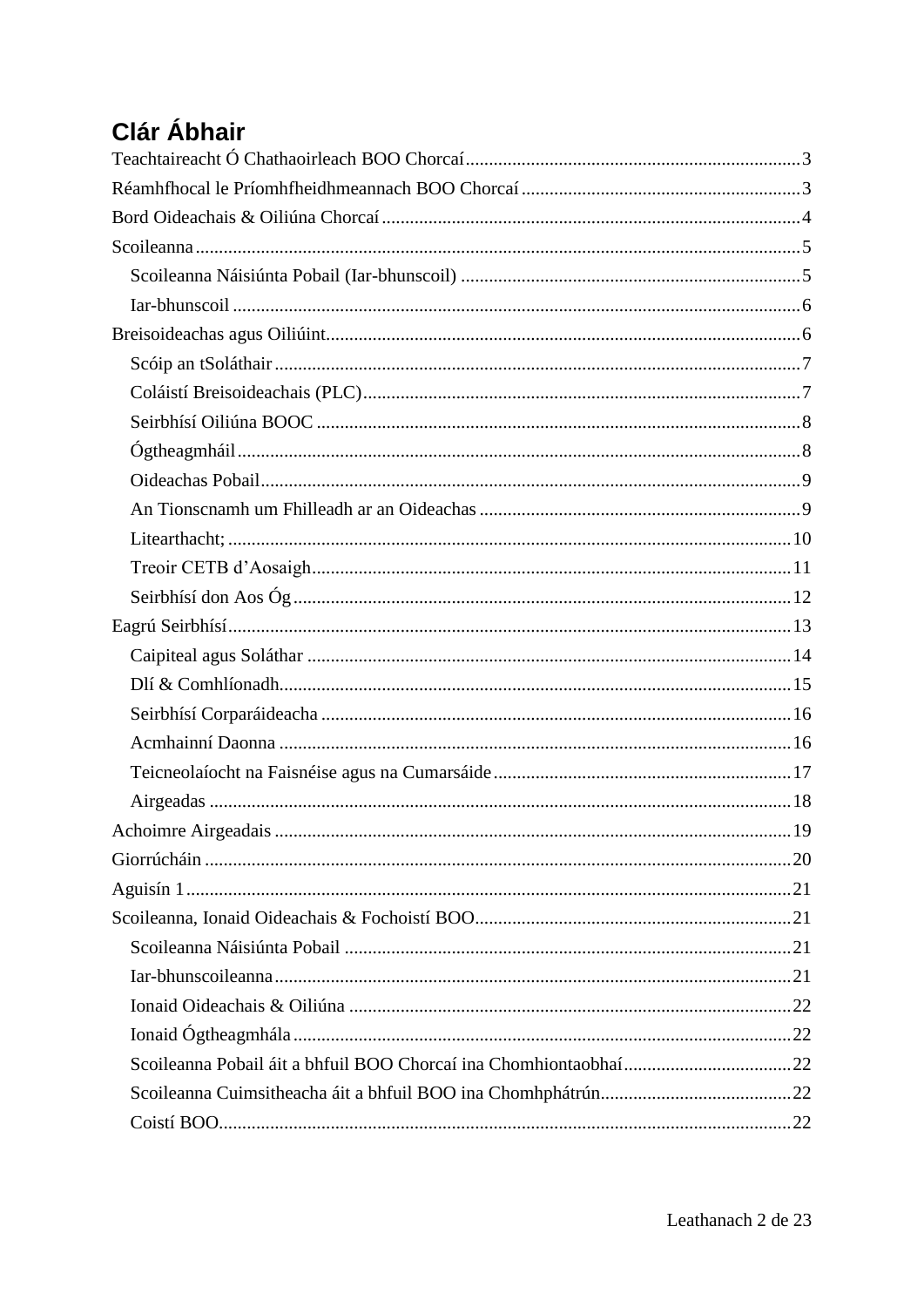# <span id="page-2-0"></span>**Teachtaireacht Ó Chathaoirleach BOO Chorcaí**

Mar Chathaoirleach BOO Chorcaí, ábhar bróid dom baint a bheith agam le cáilíocht an soláthar seirbhíse a thugann BOO Chorcaí dá chuid ball. Léiríonn cáilíocht na seirbhíse ar fud na heagraíochta caighdeán agus gealltanas na mball foirne do na foghlaimeoirí agus don eagraíocht. Cloch mhíle atá i bhfoilsiú Ráiteas Straitéise BOO don eagraíocht agus tá mé ag tnúth le tuairisciú ar a cur i bhfeidhm i 2018. Ba mhaith liom buíochas a ghabháil le mo chuid Comh-Chomhaltaí Boird, le Feidhmeannacht BOO Chorcaí agus lenár gcuid ball foirne as a gcuid oibre crua i rith 2017.

An Cmhlr Patrick Gerard Murphy, Cathaoirleach, Bord Oideachais agus Oiliúna Chorcaí.

# <span id="page-2-1"></span>**Réamhfhocal le Príomhfheidhmeannach BOO Chorcaí**

I gcaitheamh na bliana seo caite leanadh ar aghaidh le comhdhlúthú, le machnamh agus le fás. Ba í an chéad bhliain iomlán den tsraith feidhmiúcháin nua de Stiúrthóirí, arb é an toradh a bhí air ná cur chuige níos comhtháite i dtreo seirbhísí a chomhdhlúthú agus struchtúir chuí a shainiú do BOO Chorcaí. Tá an raon seirbhísí atá leagtha amach sa cháipéis seo agus léiríonn na torthaí soláthair a bhfuil cur síos orthu a mhéid is a leanann BOO Chorcaí ar aghaidh ag soláthar seirbhísí d'fhoghlaimeoirí i raon leathan de shuíomhanna oideachais agus oiliúna.

D'fhoilsigh a BOO Chorcaí a "Ráiteas Straitéise 2017 go 2021" inar leagadh amach na téamaí straitéiseacha don eagraíocht, a cuid tosaíochtaí agus gníomhartha. Foilsíodh an ráiteas straitéise tar éis phróiseas comhchomhairle le raon leathan páirtithe leasmhara lenar áiríodh ár bhfoghlaimeoirí, ár bhfoireann, an pobal gnó agus an pobal i gcoitinne. Roghnaíodh na téamaí chun na rudaí a léiriú atá tábhachtach dúinne agus dár bpáirtithe leasmhara.

Fianaise í cáilíocht ár soláthair agus na torthaí a baineadh amach, ar obair chrua, dhíograise agus ghealltanas ár mball foirne agus ár gComhaltaí Boird.

An tUas. Timothy Owens, An Príomhfheidhmeannach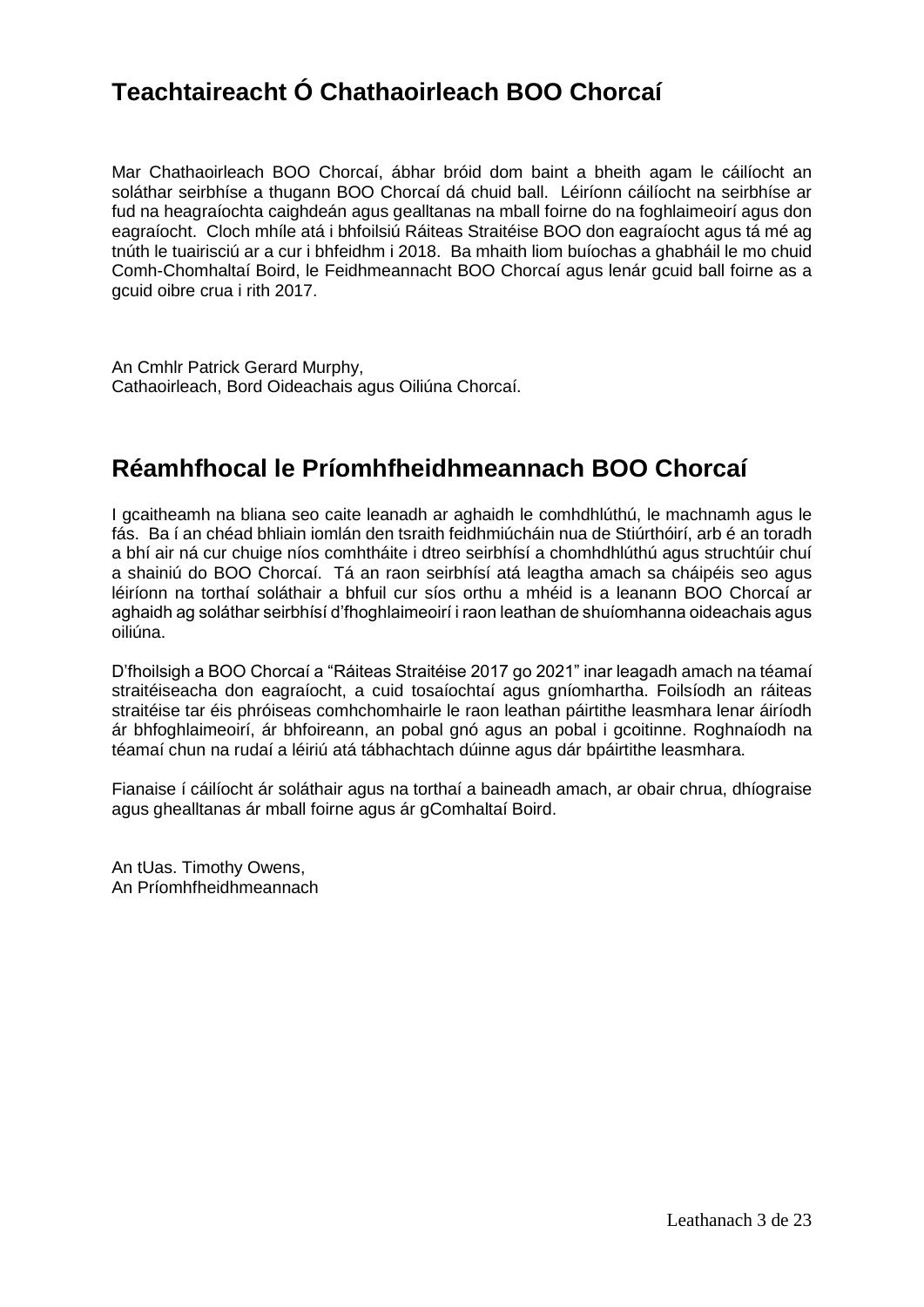# <span id="page-3-0"></span>**Bord Oideachais & Oiliúna Chorcaí**

Bunaíodh Bord Oideachas agus Oiliúna Chorcaí faoi Acht na mBord Oideachais agus Oiliúna, 2013 agus tá sé freagrach agus freagrúlach as treoir agus rialú cuí an BOO mar atá leagtha amach san Acht thuasluaite, reachtaíocht ábhartha eile agus an Cód Cleachtais ábhartha um Rialachas BOOnna. Bhí 6 chruinniú ag Bord BOO Chorcaí i rith na bliana i gcomhréir le halt 3.4 den Chód Rialachais, tá an taifead freastail do gach Comhalta Boird leagtha amach sa tábla seo a leanas.

| Teideal     | Ainm                  | Sloinne        | <b>Taifead Freastail 2017</b>                        |
|-------------|-----------------------|----------------|------------------------------------------------------|
| An<br>Cmhlr | Des                   | O'Grady        | 6/6                                                  |
| An<br>Cmhlr | Kay                   | Dawson         | 6/6                                                  |
| An<br>Cmhlr | Mary                  | Hegarty        | 5/6                                                  |
| An<br>Cmhlr | <b>Patrick Gerard</b> | Murphy         | 5/6                                                  |
| An<br>Cmhlr | Christopher           | O'Sullivan     | 5/6                                                  |
| An<br>Cmhlr | Kevin                 | Conway         | 5/6 (Ceaptha i Márta 2017)                           |
| An<br>Cmhlr | Padraig               | O'Sullivan     | 5/6                                                  |
| An<br>Cmhlr | Gillian               | Coughlan       | 1/6                                                  |
| An<br>Cmhlr | Tim                   | <b>Brosnan</b> | 4/6 (D'éirigh as i Meán Fómhair 2017)                |
| An<br>Cmhlr | Mary                  | <b>Shields</b> | 5/6                                                  |
| An<br>Cmhlr | Chris                 | O'Leary        | 5/6                                                  |
| An<br>Cmhlr | P <sub>J</sub>        | Hourican       | 4/6 (Chuaigh duine eile ina ionad i Samhain<br>2017) |
| An<br>tUas. | Paudie                | Palmer         | 4/6                                                  |
| Ms.         | Louise                | Sheehan        | 5/6                                                  |
| Ms.         | Gillian               | Keating        | 1/6 (D'éirigh as i mBealtaine 2017)                  |
| Ms.         | Mary                  | $O'$ Grady     | 3/6                                                  |
| Ms.         | Pearl                 | Nolan          | $2/6$ (D'éirigh as i mBealtaine 2017)                |
| An<br>tUas. | Declan                | O'Leary        | 5/6                                                  |
| An<br>tUas. | Rob                   | <b>Bateman</b> | 4/6 (Ceaptha i mBealtaine 2017)                      |
| An<br>tUas. | Ger                   | Looney         | 6/6                                                  |
| Ms.         | Maura                 | Fitzgibbon     | 6/6                                                  |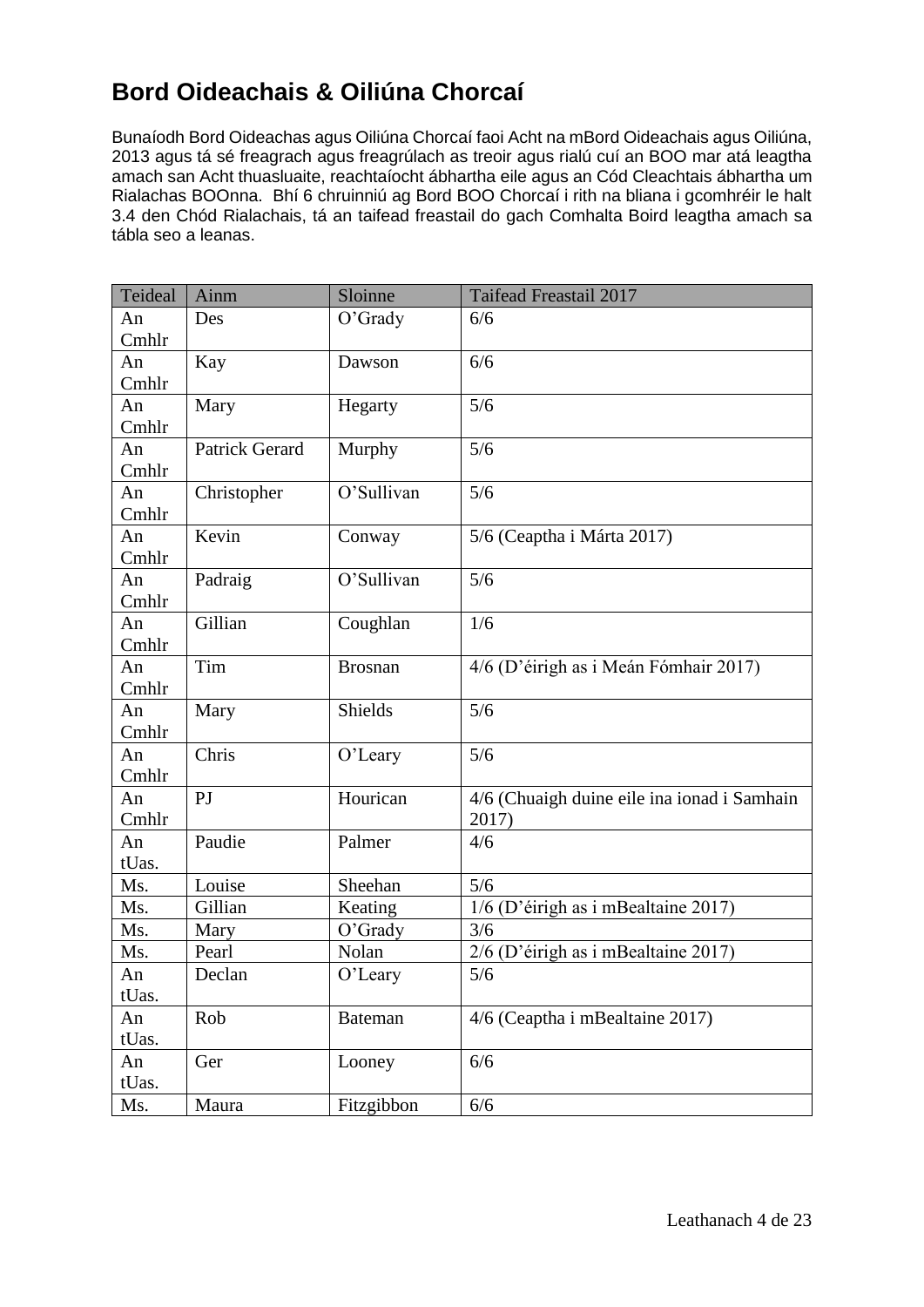# <span id="page-4-0"></span>**Scoileanna**

Is é BOO Chorcaí an pátrún agus an comhlacht bainistíochta do 2 Scoil Náisiúnta Pobail agus do 28 Iar-bhunscoil aitheanta. Coláistí Pobail Sannta atá i 11 Iar-bhunscoil dár gcuid, áit a bhfuil Comhaontuithe Samhla i bhfeidhm idir BOOC agus Deoise Chorcaí agus Rosa, nó BOOC agus Deoise Chluana. Tá 4 Choláiste Breisoideachais san áireamh sna 28 n-Iarbhunscoil.

Tá BOO Chorcaí ina chomh-iontaobhaí/ina chomhphátrún do 13 Phobalscoil agus Scoil Chuimsitheach. Féach ar aguisín 1 don liosta iomlán de na Coláistí agus na hIonaid BOO go léir i gCorcaigh.

|                             | $2016 - 17$ | 2017-18 |
|-----------------------------|-------------|---------|
| Scoileanna Náisiúnta Pobail | 113         | 178     |
| Iar-bhunscoileanna          | 10,985      | 11,181  |
| Coláistí Breisoideachais*** | 4,832       | 4,543   |

### **Clárú**

\*\*\* Áirítear leis daltaí i gcúrsaí iar-Ardteistiméireachta atá ceangailte le hIar-bhunscoileanna

### <span id="page-4-1"></span>Scoileanna Náisiúnta Pobail (Iar-bhunscoil)

Tá BOO Chorcaí ina phátrún do 2 Scoil Náisiúnta Pobail (SNP). Athrú réasúnta nua agus spreagúil atá i gceist le rannpháirtíocht BOO Chorcaí sa bhunoideachas in Éirinn.

- Scoil Náisiúnta Pobail Aonghusa, Mala
- Scoil Náisiúnta Pobail Chlíodhna, Carraig Thuathail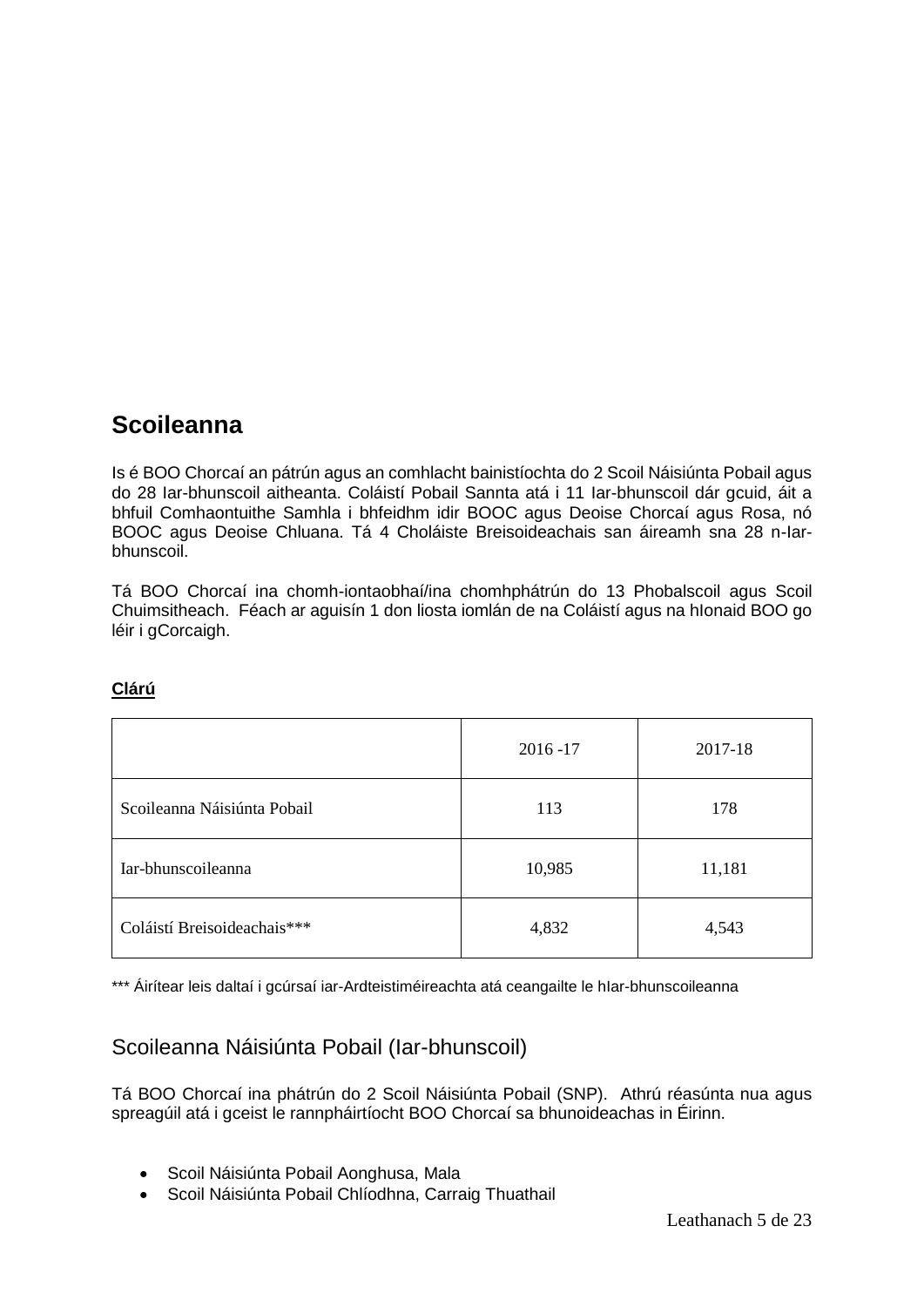Tá Boird Bhainistíochta curtha i bhfeidhm agus tá an dá scoil fós ag méadú agus ag forbairt. Leanann Scoil Clíodhna ar aghaidh ag dul i méid agus tá sé beartaithe cóiríocht bhreise a chur ar fáil don scoilbhliain 2018-19. Táthar fós ag déanamh dul chun cinn le soláthar foirgnimh scoile nua. Bunaithe ar an líon mór iarratasóirí atá ag iarraidh clárú don dhá Scoil Náisiúnta Pobail atá againn faoi láthair, is léir áit a bhfuil an tsamhail ar fáil, go bhfuil éileamh mór uirthi i measc tuismitheoirí.

Leanann BOO Chorcaí ar aghaidh ag lorg deiseanna chun pátrúnacht scoileanna reatha a ghlacadh trí phróiseas athchumraithe an Roinn Oideachais agus Scileanna.

#### <span id="page-5-0"></span>Iar-bhunscoil

Tá rath ár n-iar-bhunscoileanna bunaithe ar an dá bhonn mar atá suim a bheith againn inár ndaltaí agus teagasc agus foghlaim ardchaighdeáin; is é an toradh air sin ná éacht mór acadúil. Tá sé sin tacaithe ag cur chuige nuálach agus dinimiciúil i dtreo forbartha curaclaim agus seach-churaclaim.

D'éirigh thar barr le daltaí inár scoileanna agus coláistí sna scrúduithe stáit i 2017. Leanann céatadán na ndaltaí atá ag bogadh ar aghaidh go hoideachas agus go hoiliúint tríú leibhéal ónar scoileanna ar aghaidh ag dul i méid. Freisin tá ár gcuid scoileanna an-fheasach maidir leis na rátaí arda d'éirí as roinnt cúrsaí tríú leibhéal agus, mar fhreagra air sin, tá iarrachtaí móra ag leanúint ar aghaidh chun daltaí a shocrú go cuí in oideachas agus oiliúint tríú leibhéal.

Leis na tuarascálacha cigireachta Ábhair agus Cláir WSE/MLL don bhliain 2017 tugadh dearbhú neamhspleách daingean dár gcuid scoileanna ar chaighdeán an teagaisc agus na foghlama atá ar siúl inár gcuid scoileanna. Tá ár gcuid scoileanna fós chun tosaigh maidir leis an Teastas Sóisearach nua a thabhairt isteach agus cruthaítear sin ag líon na múinteoirí dár gcuid a tugadh isteach ag an JCT chun oiliúint a chur ar scoileanna.

I mbliana ghnóthaigh Coláiste Treasa an chatagóir "Scoil is Fearr" i gcomórtas Eolaí Óg na Bliana de chuid BT. Tarraingíonn an bua sin aird ar an méadú ar líon na dtionscadal ag daltaí inár gcuid scoileanna a nglactar lena gcuid tionscadal le taispeáint ag an imeacht. Léiríonn sé freisin líon na ndámhachtainí a ghnóthaíonn daltaí ónár gcuid scoileanna go léir.

Mar gheall ar an méadú ar chlú agus cháil ár scoileanna tá méadú tagtha ar an éileamh ar áiteanna inár scoileanna agus coláistí. Mar gheall air sin cuirtear níos mó béime ar chóiríocht agus áiseanna breise a sholáthar i roinnt scoileanna. Ciallaíonn sé freisin go raibh ar roinnt scoileanna srian a chur le clárú sa chéad bhliain mar gurbh mó an t-éileamh ar áiteanna ná an méid a bhí ar fáil.

# <span id="page-5-1"></span>**Breisoideachas agus Oiliúint**

Soláthraíonn BOO Chorcaí raon leathan de chláir oiliúna trí hIonad Oiliúna Chorcaí agus a chuid seirbhísí gaolmhara, atá deartha chun freastal ar riachtanais oiliúna daoine aonair, idir daoine fostaithe agus dífhostaithe, agus riachtanais ghnó agus eacnamaíocha fostóirí sa réigiún.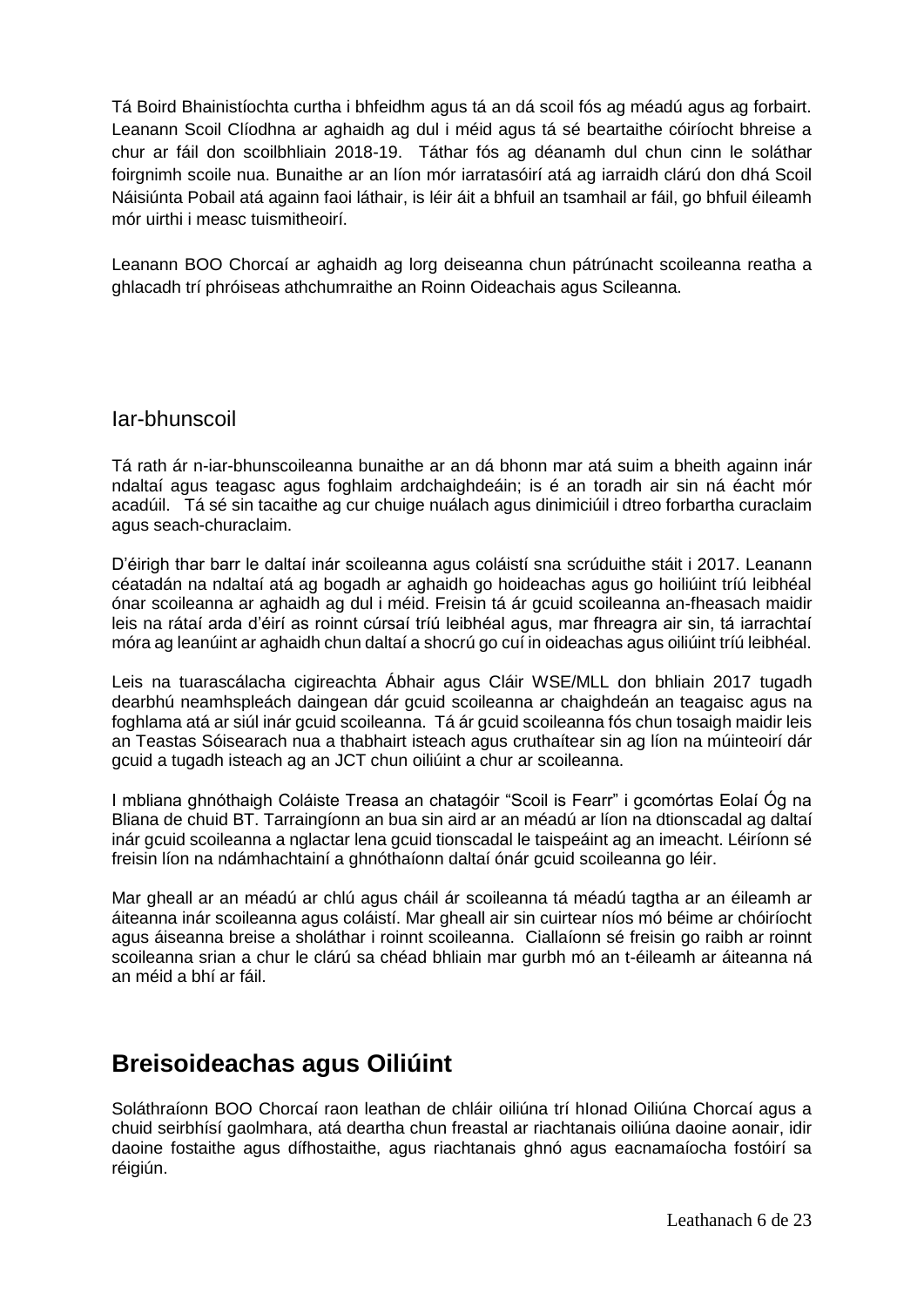### <span id="page-6-0"></span>Scóip an tSoláthair

Soláthraíonn BOO Chorcaí i réimse an bhreisoideachais agus na hoiliúna cúrsaí lánaimseartha agus páirtaimseartha i raon leathan réimsí do dhaonra mór agus éagsúil d'fhoghlaimeoirí aosacha agus d'fhoghlaimeoirí a bhfuil an dara leibhéal déanta acu, agus a chuirtear ar fáil mar chúrsaí lae agus oíche. Áirítear leis na cláir:

- Iar-Ardteistiméireacht;
- Printíseachtaí;
- Cúrsaí oiliúna;
- An Scéim Deiseanna Oiliúna Gairmoideachais (VTOS);
- An Tionscnamh um Fhilleadh ar an Oideachas (BTEI);
- Litearthacht Aosach;
- Dianoideachas Bunúsach d'Aosaigh (ITABE);
- Oideachas Pobail;
- Oiliúint i Sainscileanna;
- Ógtheagmháil;
- Ionaid Oiliúna Pobail;
- Tionscnamh Oiliúna Áitiúla;
- An tSeirbhís Oideachais Príosúin;
- An tSeirbhís Phríosúin um Iarscaoileadh;
- Scileanna don Obair:
- Comhar le hinstitiúidí eile.

Dúshlán agus deis araon do BOOC ab ea bunú na mBord Oideachais agus Oiliúna, agus cruthú earnála comhtháite um Breisoideachas agus Oiliúint, le béim shoiléir ar fhorbairt agus ar sholáthar cúrsaí agus clár atá deartha chun daoine a ullmhú i gcomhair fostaíochta agus/nó staidéir bhreise. Gnéithe de sheirbhís Breisoideachais agus Oiliúna BOOC i rith na tréimhse sin ab iad forbairt clár comhordaithe do sholáthar cláir atá dírithe ar dhúbláil a íoslaghdú, rochtain a mhéadú do dhaoine aonair, ábharthacht a fheabhsú d'fhostóirí agus caighdeán na gclár a bhí ar fáil a choimeád agus a mhéadú.

### <span id="page-6-1"></span>Coláistí Breisoideachais (PLC)

Lean Coláistí Breisoideachais BOOC ar aghaidh ag soláthar próifíle de chúrsaí Iar-Ardteistiméireachta a bhí cosúil leo siúd a cuireadh ar fáil sna blianta roimhe sin. Áit arbh fhéidir, rinne coláistí cúrsaí a athrú agus a leasú chun freastal ar riachtanais aitheanta an mhargaidh saothair áitiúil agus riachtanais na bhfoghlaimeoirí. Bhí srian fós, áfach, le cumas an BOO cúrsaí úrnua a fhorbairt agus a thabhairt isteach, mar gheall ar easpa solúbthachta de thoradh laghdaithe ar chlárú agus ar an leithdháileadh iomlán múinteoirí de thoradh an líon a chláraigh an bhliain roimhe a bheith imithe i laghad.

Chuaigh an líon a cláraíodh i 2017 i laghad go 4,543 mar a aithníodh i dTuairisceáin Dheireadh Fómhair don Roinn Oideachais agus Scileanna agus do SOLAS.

Bhain coláistí PLC leas as cinneadh an Rialtais, a fógraíodh i mBuiséad 2018, Leas-Phríomhoidí breise a cheapadh do choláistí móra, agus post breise Leas-Phríomhoide faighte ag Coláiste Gnó Chorcaí, Lár Choláiste Eoin agus Coláiste Stiofáin Naofa. Rinneadh Post Leas-Phríomhoide breise den phost comhordaitheora i gColáiste Breisoideachais Chionn tSáile, agus leithdháileadh an dara post do Leas-Phríomhoide a bhíodh leithdháilte do Choláiste Bhrógáin Naofa i nDroichead na Bandan (a bhfuil Coláiste Chionn tSáile faoi choimirce a bhainistíochta) do Chionn tSáile.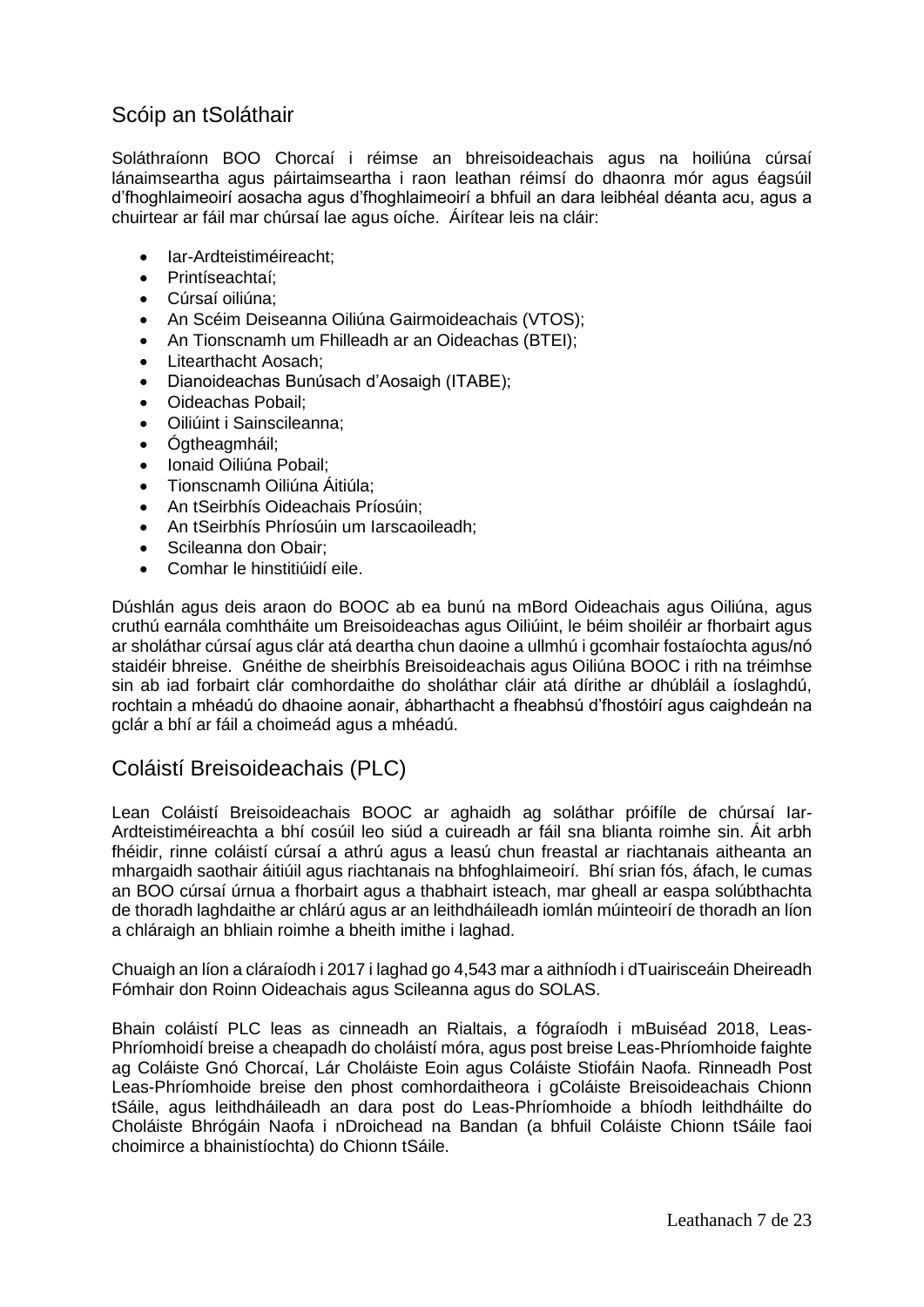### <span id="page-7-0"></span>Seirbhísí Oiliúna BOOC

Sholáthair Seirbhísí Oiliúna BOOC oiliúint do 5,517 duine thar raon de chineálacha cláir i 2017. Cuireadh oiliúint ar fáil sa Phríomhionad Oiliúna i mBaile an Easpaig agus in Ionad Oiliúna Biopharma i gCarraig Uí Leighin, agus freisin i roinnt ionad seachtrach trí sholáthraithe conraithe agus pobail.

As an iomlán, bhí 1,539 printíseach ag tabhairt faoi oiliúint ar an bpost ag Céim 2, 4 agus 6, méadú 33% ó 2016. Bhí 563 printíseach cláraithe i 2017, méadú ó 425 sa bhliain roimhe, rud a léirigh an méadú ar ghníomhaíocht eacnamaíoch. Forbraíodh seacht bprintíseacht nua faoi phróisis nua na Comhairle Printíseachta, a tosaíodh ar fud na tíre sna réimsí Innealtóireacht, Seirbhísí Airgeadais agus Lónadóireacht (Commis Chef) i rith 2017. Chuir BOOC tús leis an bprintíseacht Commis Chef a chur ar fáil i 2018.

Tugadh isteach curaclam athbhreithnithe (Leagan 4) do phrintísigh Chéim 4 sna ceirdeanna Siúinéireacht, Meicneoir Feithicle Troime, Déanamh Miotail agus Pluiméireacht agus Leictreachas.

Laghdaíodh go ginearálta rátaí iarratais do chúrsaí oiliúna do dhaoine dífhostaithe. Bhí siad laghdaithe ón mbliain roimhe sin agus léirigh an fhianaise laghdú cosúil leis an laghdú a tharla sna trí bliana roimhe sin. Comharthaíodh gurbh iad athruithe ar chúinsí eacnamaíocha, agus laghduithe ar thacaí airgeadais na fachtóirí ba mhó a chuir leis an laghdú ar iarratais agus atreorúcháin. Mar gheall ar an laghdú ar rannpháirtíocht/earcaíocht níor baineadh dóthain úsáide as an leithdháileadh airgeadais don oiliúint, mar gheall ar an méid a tugadh do liúntais agus nár caitheadh.

Rinneadh ailíniú an tsoláthair le riachtanais fostóirí agus gnóthas áitiúil a bhainistiú ar bhonn áitiúil, trí fhéachaint chuig eagraíochtaí gnó áitiúla agus na riachtanais sa cheantar sin a aithint agus maoirseacht déanta ag an ngrúpa pleanála FET. Cuireadh béim faoi leith ar dheiseanna a chur ar fáil don chohórt ardtosaíochta de na daoine ar bheagán oiliúna agus de na daoine a bhí dífhostaithe go fadtéarmach.

Cuireadh oiliúint ar fáil do luathfhágálaithe scoile trí dhá hIonad Oiliúna Pobail sa Linn Dubh agus i mBaile na mBocht. Bhí an dá háit lán le 50 agus 65 dhuine faoi seach le haghaidh na bliana. Tá an dá hionad sin ag soláthar clár ag Leibhéal a Ceathair, agus an dá IOP ag roghnú tús a chur le roinnt Oiliúna i Sainscileanna i gcúrsaí deimhnithe City & Guilds.

Cuirtear oiliúint ar dhaoine faoi mhíchumas atá ag lorg fostaíochta trí chúig Shainsoláthraí Oiliúna, le hionaid an Líonra Náisiúnta Foghlama i mBeanntraí agus ar Bhóthar Modhfheirme, agus 200 áit curtha ar fáil, agus Abode, St. Joseph's Foundation agus Headway ag soláthar 20 áite breise. Tá na hionaid sin ag soláthar cúrsaí atá deartha go speisialta do dhaoine faoi mhíchumas, in ionaid oiliúna atá feistithe go speisialta.

### <span id="page-7-1"></span>**Ogtheagmháil**

I rith 2017, rinneadh athbhreithniú eile ar an gcuraclam Ógtheagmhála agus ar na nósanna imeachta um shocrúchán oibre, chun déanamh cinnte go bhfuil siad ábhartha do na foghlaimeoirí agus dírithe go comhionann ar fhorbairt scileanna acadúla, gairmoideachais agus scileanna boga. Tá forbairt scileanna agus eolais don saol réadúil i bhfoghlaimeoir chun iad a ullmhú do shaol na hoibre, an oideachais agus na hoiliúna mar chuspóir lárnach don Chlár Ógtheagmhála. Is í an phríomhaidhm atá i gceist ná sraith idirghabhálacha a chur i bhfeidhm agus gníomhartha a fhorbairt a fheabhsóidh na deiseanna um foghlaimeoirí dul ar aghaidh go fostaíocht/breisoideachas.

I gcuraclam athbhreithnithe Ógtheagmhála baintear níos mó úsáide de réir a chéile as cur chuige measctha a mheascann gníomhaíocht seomra ranga le forbairt phearsanta, pleanáil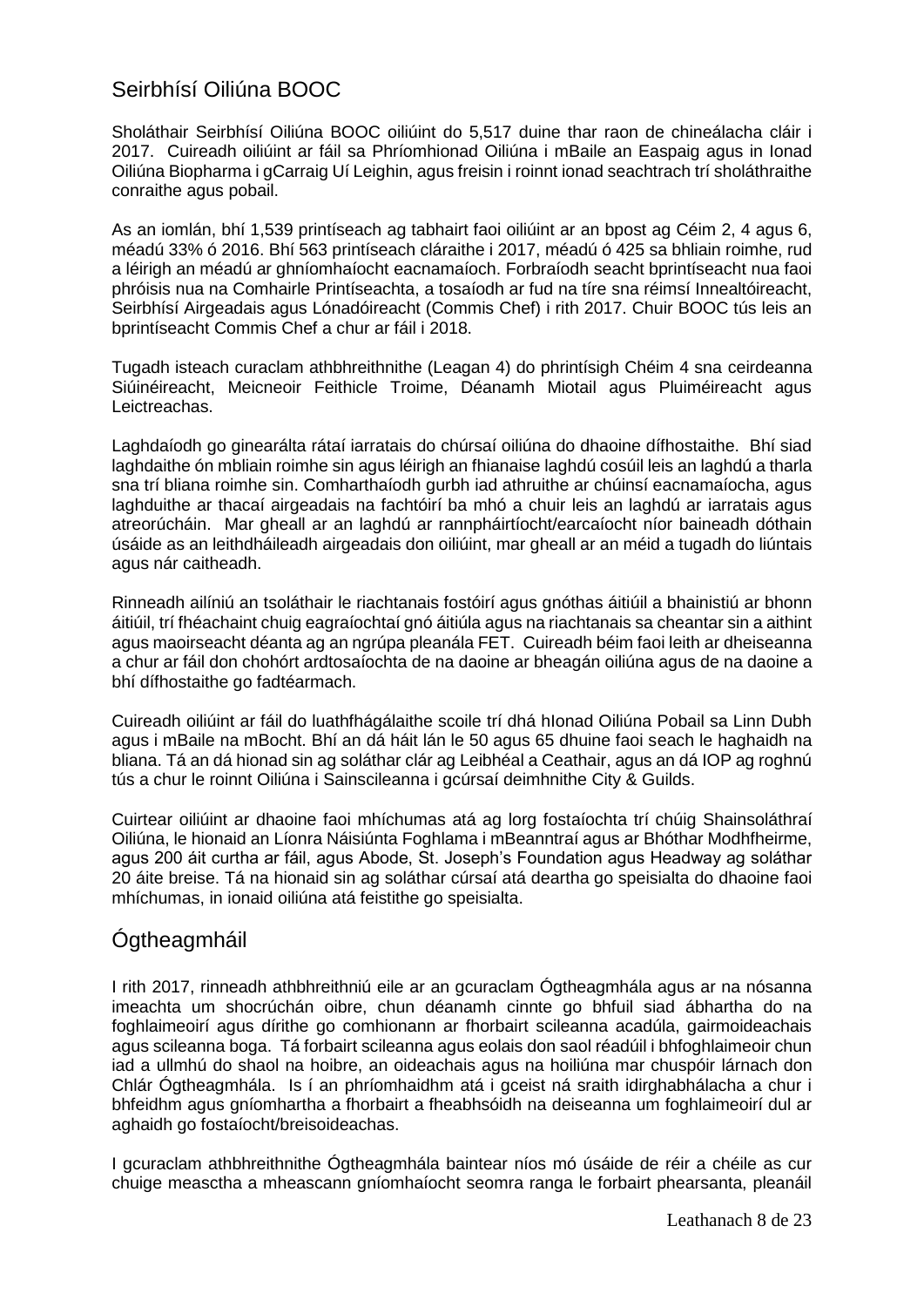agus taithí oibre struchtúrtha agus phraiticiúil ag soláthar dheis fhoghlama níos fiúntaí agus níos spéisiúla d'fhoghlaimeoirí Ógtheagmhála. Is ionann taithí oibre struchtúrtha agus gné lárnach atá riachtanach chun dul chun cinn a dhéanamh. Chun an ghné thaithí oibre sin a chomhtháthú níos éifeachtaí i gclár Ógtheagmhála, ní mór do gach ionad oibriú i gcomhpháirt le foghlaimeoirí agus fostóirí chun curaclam a fhorbairt atá ábhartha do riachtanais foghlaimeoirí agus an mhargaidh saothair sheachtraigh.

Chun pleanáil don chuspóir sin, cuireadh breisoiliúint ar bhaill foirne lárnacha sa Mheasúnú Síciméadrach Gairme. Cuirfidh sé sin ar chumas ball foirne measúnuithe eolaíochta a dhéanamh chun buanna agus tosaíochtaí forbartha foghlaimeoirí a aithint agus úsáid á baint as ionstraimí measúnaithe atá bailíochtaithe go heolaíoch agus fardail atá dírithe ar na gnéithe lárnacha um shocrúchán oibre mar chumais nádúrtha, spreagadh pearsanta, tréithe pearsantachta, cumais idirphearsanta agus réimsí spéis gairme/poist.

### Ionaid Oiliúna Pobail

Feidhmíonn BOO Chorcaí dhá hIonad Oiliúna Pobail, ceann amháin sa Linn Dubh/sa Ghleann agus an ceann eile i mBaile na mBocht. Tá na hionaid sin cosúil ó thaobh nádúir leis na hionaid Ógtheagmhála ach tá siad dírithe níos mó ar ghairmeacha ó thaobh an tsoláthair. Mar a luadh roimhe seo, tá na hionaid sin faoi choimirce Sheirbhísí Oiliúna Chorcaí.

### <span id="page-8-0"></span>Oideachas Pobail

I 2017, ritheadh 1,089 cúrsa oideachais pobail ar fud Chathair agus Chontae Chorcaí chun leas 6,904 foghlaimeoir.

Tá Oideachas Pobail ceaptha go príomha chun grúpaí oideachais pobail neamhbhrabúis a chur chun cinn agus cabhrú leo aghaidh a thabhairt ar riachtanais a bpobail.

Chuimsigh na forbairtí agus na cláir nua do 2017:

- Méadú ar líon na gclár Deimhnithe arna dtairiscint trí hOideachas Pobail i.e. ESOL, Ceardaíocht agus Teicstílí agus Teicneolaíocht na Faisnéise. Ina theannta sin, tugadh isteach tionscnaimh nua mar "Cócaireacht le Buiséad".
- Ceiliúradh Oíche Chultúir in ionaid chontae BOOC den chéad uair. Thug imeachtaí mar an mBus Cultúir Draíochta cuairt ar shráidbhailte ar Bhéarra, bhí an béaloideas mar chuid de cheiliúrthaí Fhaoide agus bhí ról mór ag bualadh clog i nDún Mánmhaí, ócáidí cóir i nDroichead na Bandan agus scéalaíocht i Maigh Chromtha.
- I bhfianaise Bhliain na Gaeilge 2018, rinneadh réamhphlé le heagraíochtaí Pobail i nGaeltacht Thiarna Mhúscraí agus ar Oileán Chléire. Is í an rún ná an Ghaeilge a fhréamhú arís trí hábhair phraiticiúla mar obair adhmaid agus gloine chumaiscthe, agus béim curtha ar an nGaeilge a labhairt agus a chur chun cinn sna pobail faoi seach. Cuireadh an bonn ar fáil do thrí thionscadal, Cathaoireacha Comhrá.
- Bunaíodh naisc le Comhaltas chun tús a chur le ranganna sa Ghaeilge (Caint agus Comhrá) agus i rince agus an chéad cheann díobh sin a siúl i mí na Nollag 2017 in Eochaille.
- Rinne rannpháirtithe ón tionscadal píolótach i bhForbairt Pobail Leibhéal 5 in Eochaille an chéad mhodúil le pas le gradam agus tugadh isteach an modúl sin i mBaile Chaisleáin Bhéarra i mí Dheireadh Fómhair.
- Tugadh maoiniú d'Ionad Acmhainní Teaghlaigh Charraig Thuathail chun cabhrú lena dTionscadal Lánpháirtíochta a fhorbairt trí mheán na drámaíochta.

<span id="page-8-1"></span>An Tionscnamh um Fhilleadh ar an Oideachas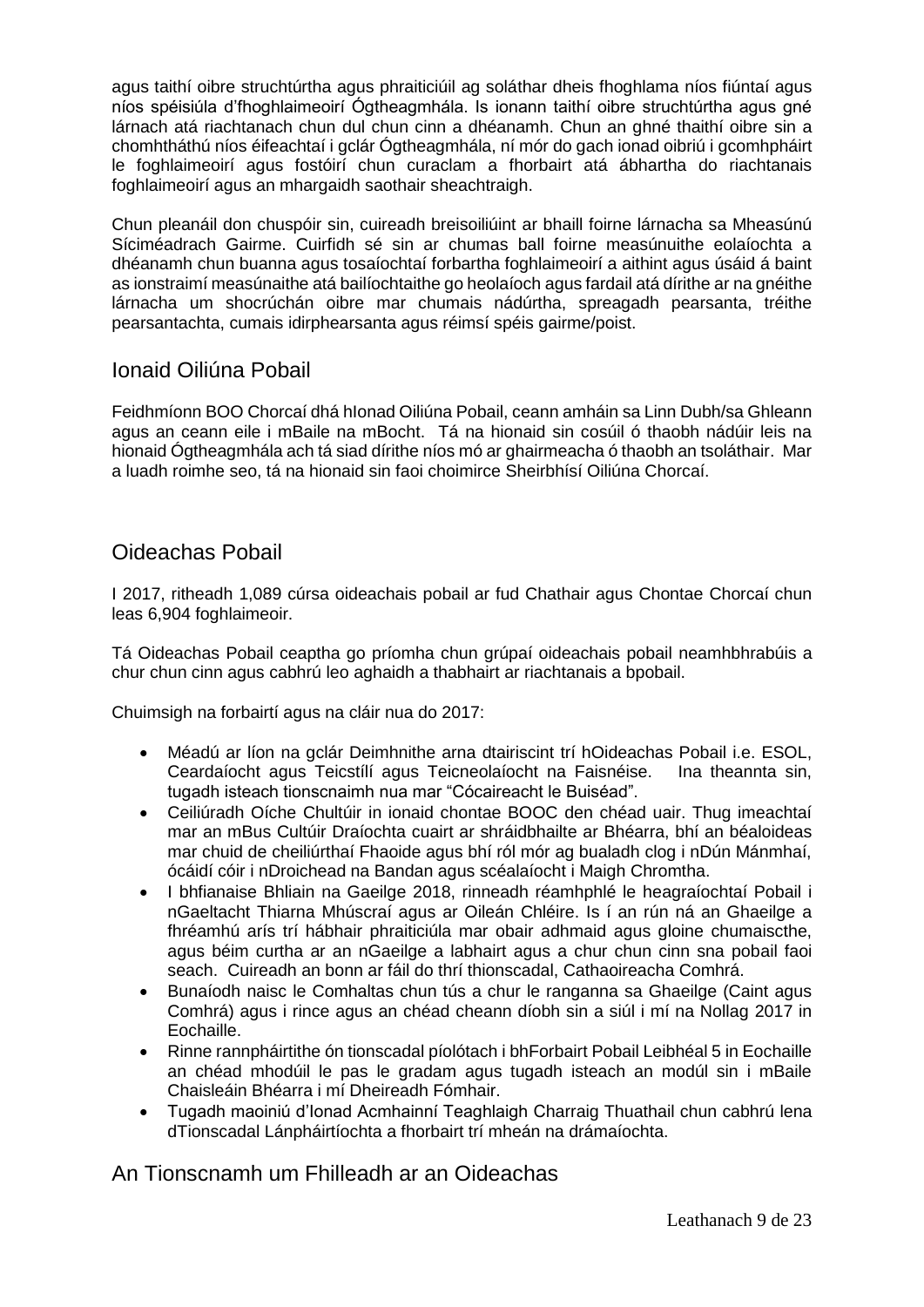Díríonn TFAO BOCC ar Sheirbhís chomhtháite Oiliúna agus Oideachais d'Aosaigh, agus creidiúnú dírithe go príomha ar Leibhéal 3 agus 4 ar an gCreat Náisiúnta Cáilíochtaí.

Cuirtear cúrsaí TFAO ar fáil in Ionaid BOO Chorcaí agus in ionaid fhor-rochtana ar fud na tíre. Is í aidhm na gclár sin ná cláir oideachais agus tacaí a thairiscint atá de chaighdeán níos airde, atá níos inrochtana agus níos solúbtha agus atá oiriúnach do riachtanais aitheanta an duine aonair.

Is féidir le rannpháirtíocht i gcláir pháirtaimseartha deis a thabhairt:

- leanúint ar aghaidh leis an bhfoghlaim;
- deimhniú náisiúnta a fháil;
- scileanna nua a fhorbairt:
- tabhairt faoi dheiseanna fostaíochta nua.

Chuimsigh forbairtí i rith 2017:

- Soláthar clár mar fhreagra ar dheiseanna fostaíochta áitiúla e.g. clár scileanna miondíola i mBeanntraí chun fostaithe féideartha a sholáthar d'Ollmhargadh nua sa cheantar;
- Réamhobair ar Chlár Fiontraíochta nua a chuirfear i bhfeidhm i 2018;
- Forbairt bhreise comhpháirtíochtaí le DEASP, Seirbhísí Pobail etc. chun riachtanais a aithint sna ceantair áitiúla;
- Rinne foghlaimeoirí QQI Leibhéal 3 go Leibhéal 5 i raon leathan ábhar;
- Ghlac foghlaimeoirí páirt i Lá Dámhachtainí an-rathúil a reáchtáladh san Óstán Radisson Blu, an tOileán Beag i mí na Samhna 2017.

Leantar ar aghaidh ag cuimsiú Litearthachta agus Treorach d'Aosaigh i gCláir BTEI.

I 2017, bhain 3,202 foghlaimeoir leas as 308 cúrsa a ritheadh faoi chlár TFAO BOOC.

#### <span id="page-9-0"></span>Litearthacht;

Tá níos mó i gceist le Litearthacht Aosach ná díreach léamh agus scríobh agus téann sí i bhfad thar scileanna teicniúla na cumarsáide. Is é atá i gceist leis ná forbairt phearsanta, uimhearthacht agus TF a chuimsiú i gcomhréir lenár n-éiteas i BOO Chorcaí. I 2017, lean muid ar aghaidh ag soláthar timpeallachta foghlama atá tacúil, cairdiúil agus solúbtha ina bhféadfadh foghlaimeoirí a gcuid riachtanas agus ábhair spéise a iniúchadh agus a gcuid spriocanna foghlama féin a shocrú.

Ba é ár dtosaíocht le haghaidh 2017 ná an tSeirbhís Litearthachta a chuimsiú sa Bhreisoideachas agus Oiliúint, sa Phobal agus lenár gcuid Fostóirí.

#### *Cuimsiú i FET*

Pleanálann an tSeirbhís Litearthachta a cuid clár le spriocghrúpaí dírithe agus bealaí aitheanta um dhul ar aghaidh. Tugtar faoin bpleanáil go léir ar bhealach comhtháite le soláthar BOOC eile, go háirithe le hOideachas Pobail agus TFAO chun dul ar aghaidh ó Oideachas Pobail agus dul ar aghaidh go TFAO.

Aithníonn BOOC, ar aon dul leis an Straitéis Náisiúnta Scileanna 2015 - 2025, litearthacht, uimhearthacht agus TFC mar scileanna bunúsacha agus leanann ar aghaidh ag cur chun cinn agus ag forbairt chuimsiú scileanna i ndearadh agus i soláthar gach clár FET.

#### *Cuimsiú sa Phobal*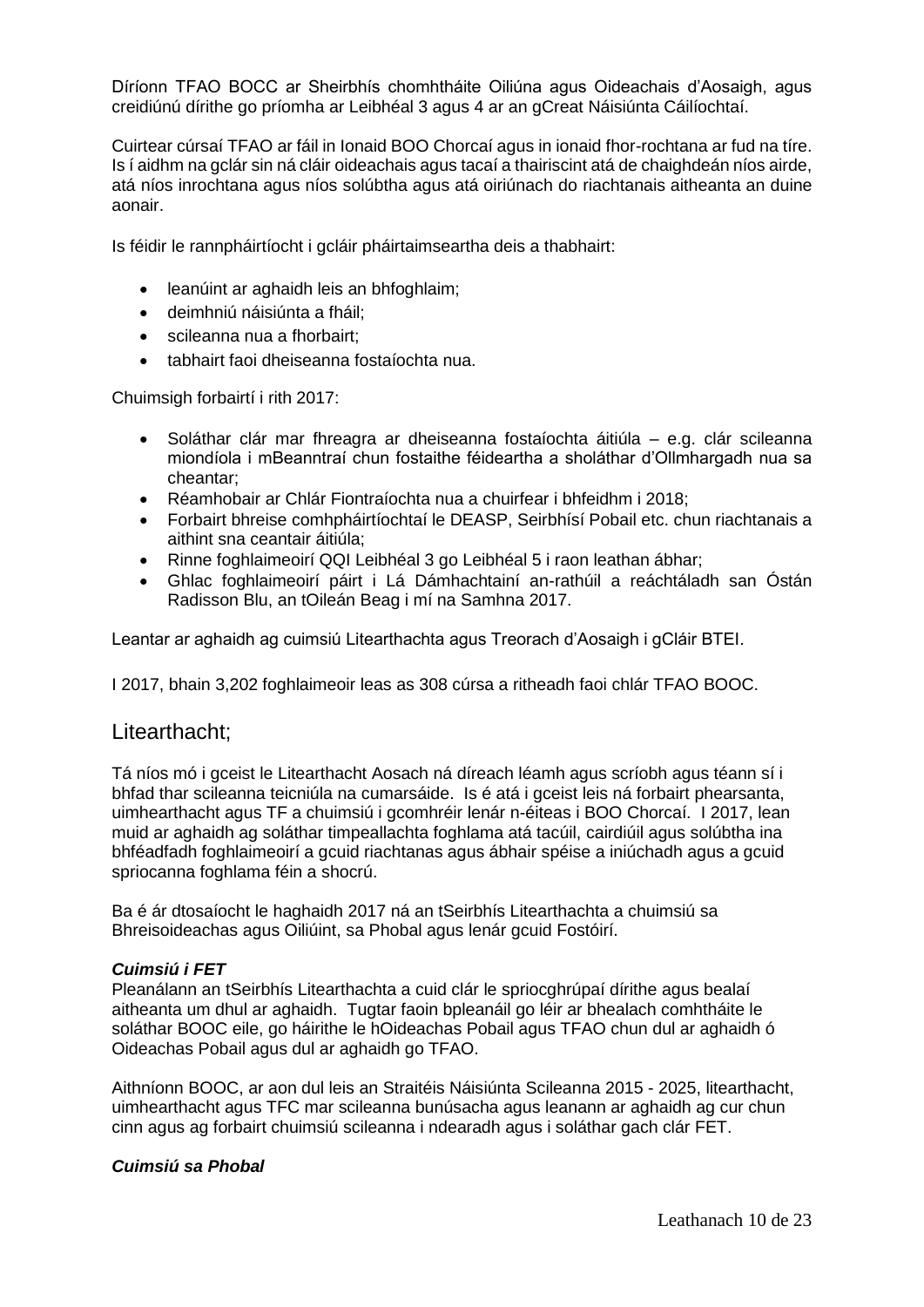Lean an tseirbhís ar aghaidh ag tabhairt tosaíochta d'Fhoghlaim Teaghlaigh mar bhealach le litearthacht a chuimsiú sa phobal. Cé go bhfuil an chuid is mó d'fhoghlaim teaghlaigh neamhchreidiúnaithe, soláthraíonn bealach isteach tábhachtach do go leor daoine a d'fhéadfadh nach mbeadh plé acu leis an tseirbhís murach sin. Feabhsaíonn cláir Foghlama Teaghlaigh cleachtais litearthachta agus uimhearthachta tuismitheoirí agus ball teaghlaigh eile. Bíonn éifeacht mhór acu ar fheidhmíocht leanaí ar scoil agus tá ról tábhachtach acu i mbacainní a dhíbirt idir timpeallacht fhoghlama na scoile agus an baile a chabhraíonn le tuismitheoirí sa deireadh bheith rannpháirteach i bpobal na scoile. Leanfaidh an tseirbhís ar aghaidh ag forbairt gaol le scileanna áitiúla, seirbhísí idirchaidrimh baile/scoile, agus líonraí pobail ábhartha.

Mar fhreagra ar an éileamh mór a bhíonn ag méadú i gcónaí ar sholáthar ESOL i ngach earnáil sa phobal, thug BOOC gealltanas chun breisoiliúint a chur ar theagascóirí in ESOL agus IELTS agus beidh sé sin sceidealaithe le tosú i 2018.

#### *Comhtháthú le Fostóirí*

Mar fhreagra díreach ar riachtanais tionscail, mhéadaigh BOOC, i gcomhpháirt leis an gclár Náisiúnta Scileanna don Obair, an raon clár atá ar fáil d'fhostóirí. Go gairid táirgfidh an clár oiliúint ESOL/IELTS i scileanna teanga atá sonrach don obair d'fhostaithe sa tionscal lónadóireachta i gCorcaigh. Pléann an tseirbhís litearthachta le raon leathan fostóirí tríd an gclár sin agus cothaíonn sé éiteas d'fhoghlaim fhadsaoil agus deis um dhul chun cinn san ionad oibre agus go Breisoideachas agus Oiliúint.

I 2017, phléigh foghlaimeoirí le seirbhísí Litearthachta Aosaigh mar seo a leanas:

- Litearthacht Grúpa 4,574 foghlaimeoir ar 879 cúrsa;
- ITABE 209 foghlaimeoir i 44 chúrsa;
- ESOL 1,088 foghlaimeoir ar 153 cúrsa;
- Scileanna don Obair 188 foghlaimeoir i 46 chúrsa;
- Litearthacht Dheonach 151 foghlaimeoir.

### <span id="page-10-0"></span>Treoir CETB d'Aosaigh

Soláthraíonn seirbhís treorach BOO Chorcaí, eolas, comhairle agus treoir saor in aisce, neamhchlaonta agus rúnda faoi roghanna oideachais sa cheantar. Is í aidhm na seirbhíse treorach sin ná foghlaimeoirí a éascú chun cinntí eolacha a dhéanamh faoi rochtain a fháil ar oideachas agus oiliúint, aistriú laistigh de BOO Chorcaí agus dul ar aghaidh uaidh.

Tugann an tSeirbhís Treorach d'Aosaigh de chuid BOO Chorcaí tacaíocht d'fhoghlaimeoirí aosacha BOO nach bhfuil rochtain acu faoi láthair ar threoir agus do dhaoine fásta dífhostaithe ar mian leo breisoiliúint nó athoiliúint a dhéanamh ach a bhfuil a gcuid cáilíochtaí níos lú ná QQI Leibhéal 6. Forbraíodh seirbhísí treorach for-rochtana do dhaoine fásta in Ionaid Oideachais d'Aosaigh ar fud Chathair agus Chontae Chorcaí.

I rith 2017, seo a leanas a rinne Seirbhís Treorach BOOC:

- Eagraíodh agus óstaíodh Cruinniú Réigiúnach an Adult Education Guidance Association;
- Fuarthas FGL faoin uirlis mheasúnaithe ar líne um Próifíliú Gairme;
- Glacadh páirt i dTaispeántais Fhoghlama Chomharsanacht Chorcaí, imeachtaí do Chorcaigh, Cathair Fhoghlama UNESCO agus Taispeántas ar Oideachas Aosach i Halla na Cathrach i gCorcaigh.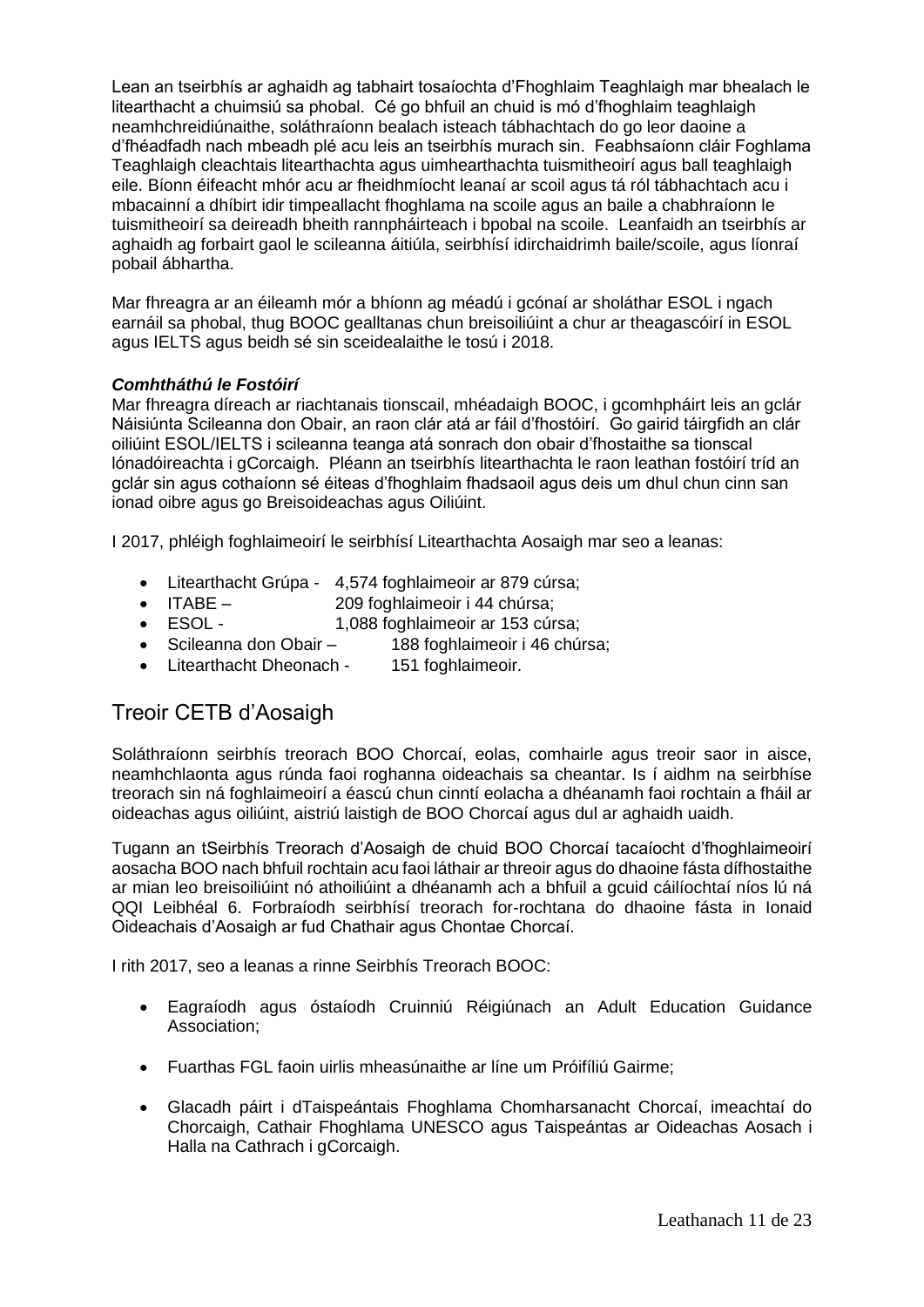I 2017, de réir thaifead seirbhíse BOOC, rinneadh cruinnithe pearsanta le 1,345 duine agus freastalaíodh ar 1,311 duine trí sheisiúin phlé le grúpaí.

### <span id="page-11-0"></span>Seirbhísí don Aos Óg

Faoi Acht na mBord Oideachais agus Oiliúna 2013, sannadh an fheidhm seo a leanas do BOO Chorcaí i dtaobh na hÓige – "tacú le soláthar, comhordú, riar agus measúnú na seirbhísí oibre óige ina cheantar feidhmiúcháin".

Faightear an phríomhfhoinse maoinithe atá ag BOO Chorcaí chun tacú le hobair óige ón Roinn Leanaí agus Gnóthaí Óige, i dtaobh tionscadal spriocdhírithe lasmuigh den scoil do dhaoine óga faoi mhíbhuntáiste. Is iad na scéimeanna sin ná Tionscadail Speisialta don Óige (TSO), an Ciste Áiseanna agus Seirbhísí do Dhaoine Óga (CASSDÓ) agus Eolas don Ógra (EÓ).

I 2017, fuair BOO Chorcaí acmhainní breise chun a acmhainn a fheabhsú chun tabhairt faoi fheidhmeanna reachtaíochta, áiríodh leis sin dara Oifigeach Óige a fhostú.

Sholáthair BOO Chorcaí na seirbhísí seo a leanas tríd an Aonad Oibre Óige i 2017:

#### **Soláthar/Comhordú**

- Tar éis riachtanais oibre óige i gCorcaigh a mheas, chuir BOO Chorcaí ceithre hiarratas faoi bhráid an DCYA le breithniú faoin scéim phíolótach Athbhreithnithe um Maoiniú don Óige – an tionscadal LGBT, Carraig Uí Leighin agus Mainistir na Corann. D'éirigh seo siúd agus tá siad ina gcuid den Scéim Athbhreithnithe don Óige de chuid an DCYA, ar scéim nua phíolótach í, anois.
- Oibríodh as lámh a chéile leis an DCYA chun uirlis phróifílithe a fhorbairt a thabharfaidh léargas socheacnamaíoch agus déimeagrafach ar thír, a leagfaidh amach riachtanais daoine óga, agus na saincheisteanna a mbíonn éifeacht acu ar a leas, go ginearálta, agus na ceantair is díorthaí a aithint.
- Chuaigh Geophróifíl de sholáthar DCYA i gCorcaigh, a rinne BOO, beo ar léarscáileanna Pobail.
- Torthaí Níos Fearr a Bhaint Amach do Dhaoine Óga Torthaí Níos Fearr Todhchaí Níos Gile.

| Torthaí Náisiúnta                                  | Bainfidh BOO Chorcaí amach na                            | Torthaí Áitiúla 2017                                                                                                                                                |
|----------------------------------------------------|----------------------------------------------------------|---------------------------------------------------------------------------------------------------------------------------------------------------------------------|
|                                                    | Torthaí Náisiúnta tríd na                                |                                                                                                                                                                     |
|                                                    | tionscnaimh seo a leanas i 2017                          |                                                                                                                                                                     |
|                                                    | Dúshlán Mharatón Óige i gCathair                         | Ghlac suas go 100 duine óg páirt in imeacht 5km spraíúil                                                                                                            |
| Gníomhach agus Folláin                             | Chorcaí                                                  | Ghlac níos mó ná 20 foireann óige páirt sa dúshlán<br>maratóin.                                                                                                     |
|                                                    | An Tascfhórsa Drugaí Áitiúil agus<br>Réigiúnach          | Bhí plé dearfach agus gníomhach ag BOO Chorcaí leis an<br>Tascfhórsa Drugaí Réigiúnach agus Áitiúil go háirithe<br>maidir leis an snáithe oideachais agus coiscthe. |
| Acmhainn iomlán a                                  | Obair Óige BOO                                           | Sholáthair BOO Chorcaí uaireanta comhair do thionscadail                                                                                                            |
| chomhlíonadh i ngach réimse                        | Uaireanta Comhair                                        | óige faoin Scéim Tionscadail Speisialta don Óige chun                                                                                                               |
| d'fhoghlaim agus d'fhorbairt                       |                                                          | tacú le soláthar oibre óige sa chathair agus é a chomhlánú.                                                                                                         |
| Sábháilte & Cosanta ó Dhíobháil                    | Cosaint Leanaí agus Cur i bhFeidhm<br>Tús Áite do Leanaí | Déanfaidh BOO Chorcaí go gcuirfear i bhfeidhm Tús Áite<br>do Leanaí i ngach ionad Oibre óige atá maoinithe aige.                                                    |
| Slándáil agus Deiseanna                            | Cur le Pleananna Áitiúla                                 | Chuir BOO Chorcaí leis na pleananna PÁEP i dtaobh                                                                                                                   |
| Eacnamaíocha                                       | Eacnamaíocha & Pobail                                    | seirbhísí leanaí a fhorbairt.                                                                                                                                       |
| Ceangailte, Meas Orthu agus ag<br>Cur lena nDomhan | Comhairle na nÓg                                         | Chuir BOO Chorcaí le cur i bhfeidhm chláir chontae agus<br>chathrach Chomhairle na nÓg i 2017.                                                                      |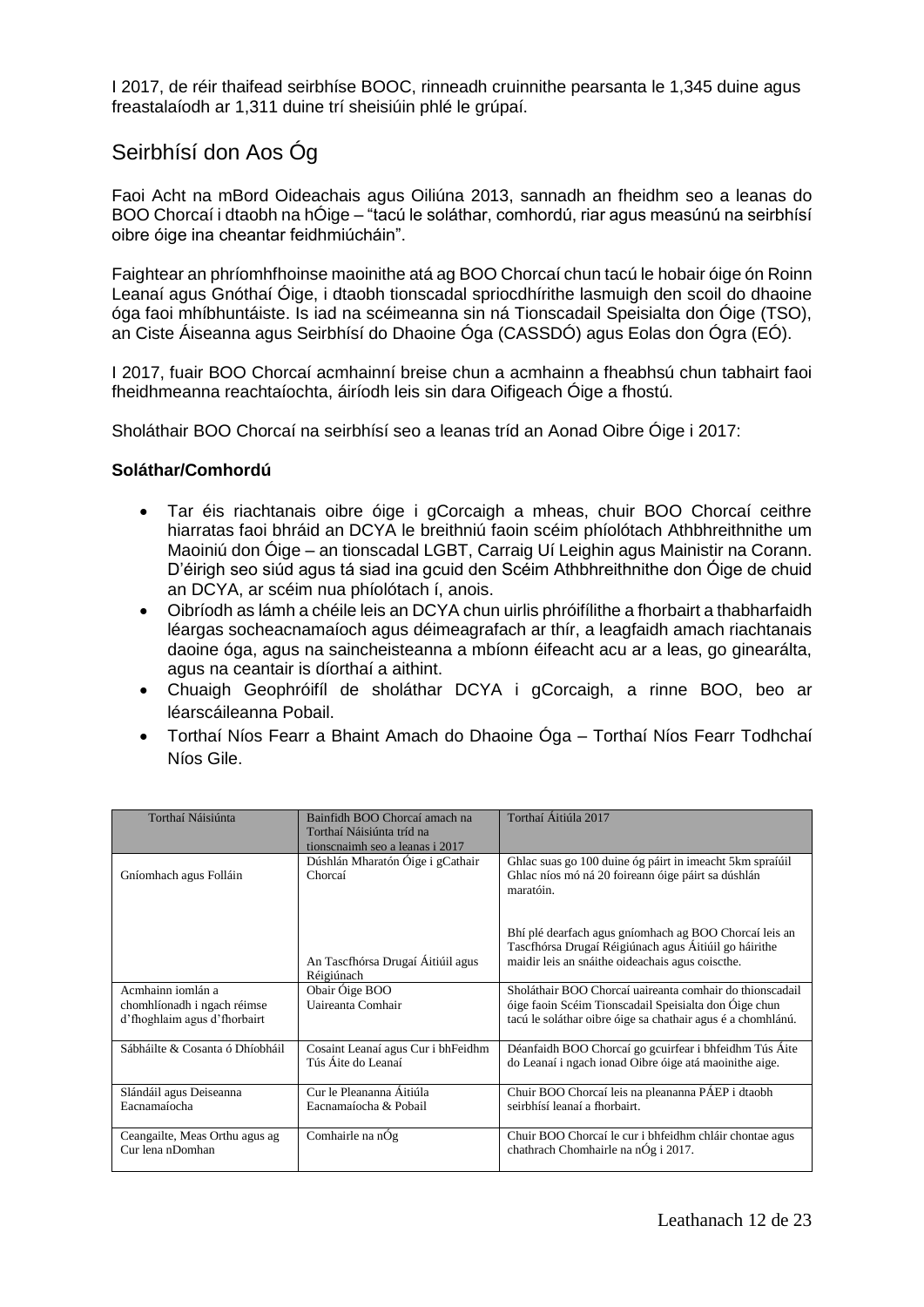#### **Riarachán**

- Riar Tionscadal Speisialta don Óige agus maoiniú CASSDÓ do sheirbhísí óige thar ceann an Roinn Leanaí agus Gnóthaí Óige i dtionscadail i gCathair agus Contae Chorcaí.
- Riar Scéim na nDeontas do Chlubanna Óige do ghrúpaí oibre óige beaga faoi stiúir saorálaithe
- Riar agus comhordú Scéim Deontas an DCYA um Threalamh do Chlubanna Óige Áitiúla (do níos mó ná 250 grúpa i gCathair agus Contae Chorcaí)
- Riar maoinithe do shé Thionscadal ag Tascfhórsa Áitiúil Chorcaí um Dhrugaí agus Alcól (TÁCDA)
- Riar uaireanta Comhair teagascóra do thionscadail TSÓ sa Chathair.

#### **Measúnú**

- Cur i bhfeidhm an Chreata Náisiúnta um Chaighdeáin Cháilíochta don Obair Óige;
- Glacadh páirt in athbhreithniú ar an CNCC agus cuireadh bonn eolais ar fáil dó;
- Rinne BOO Chorcaí cruinnithe monatóireachta le gach seirbhís arna maoiniú ag an DCYA;
- Dearadh agus forbraíodh teimpléid um Monatóireacht agus Thuairisciú Airgeadais agus Neamhairgeadais a chuimsíonn ceanglais BOO/DCYA SLA;

# <span id="page-12-0"></span>**Eagrú Seirbhísí**

I 2017, forbraíodh céad Ráiteas Straitéise BOO Chorcaí. Forbraíodh an Ráiteas Straitéise tar éis phróiseas comhchomhairle le gach páirtí leasmhar, ar cuireadh tús leis i Márta 2017.

Ba é a bhí i gceist le comhchomhairle ná cruinnithe ar ghlac bainisteoirí, baill foirne, Boird Bhainistíochta agus foghlaimeoirí páirt iontu. Chuathas i gcomhairle le páirtithe leasmhara seachtracha agus iarradh aiseolas faoi na dréacht-thograí. Cuireadh suirbhé ar líne ar fáil do gach páirtí agus gné lárnach den phróiseas ab ea déanamh cinntiú go bhfaighfí tuairim fhairsing maidir leis na tosaíochtaí agus na gníomhartha a aithint chun ár gcuid tosaíochtaí straitéiseacha a bhaint amach. Is é an toradh air sin ná go bhfuil Ráiteas Straitéise ag BOO Chorcaí a dhéanfaidh cinnte go soláthróidh an eagraíocht seirbhísí atá ábhartha agus luachmhar dár gcuid páirtithe leasmhara go léir.

Rinneadh roinnt arduithe céime agus ceapachán nua sa Cheannoifig i 2017. Rinneadh na ceapacháin sin mar fhreagra ar roinnt folúntas ríthábhachtach a aithníodh don Roinn Oideachais agus Scileanna (ROS) ar tugadh cead dóibh. Is ar bhonn sealadach téarma sheasta a ceadaíodh na poist sin ar feitheamh thoradh athbhreithnithe náisiúnta ag an ROS ar struchtúir BOO.

Tá BOO Chorcaí fós geallta chun feabhsú leanúnach a chuid seirbhísí i bhfianaise an "Chláir um Athrú ó Bhonn na Seirbhíse Poiblí" de chuid an Rialtais agus ar mhaithe le dea-rialachas corparáideach.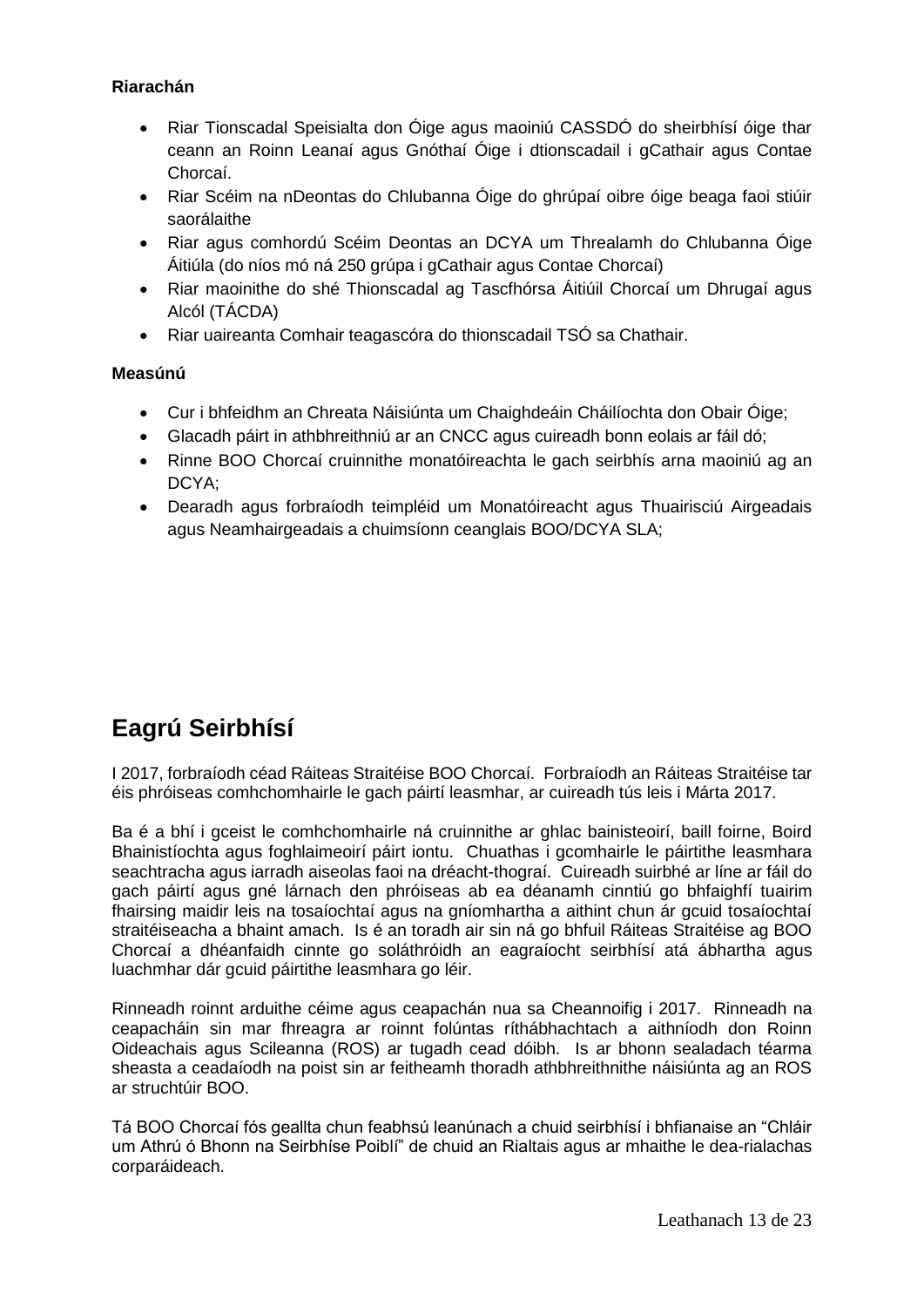### <span id="page-13-0"></span>Caipiteal agus Soláthar

Seo a leanas sonraí faoi Thionscadail Tógála i scoileanna/coláistí agus in ionaid BOOC:

#### **Mórthionscadail Tógála**

#### *Céim Thógála:*

Coláiste an Chraoibhín, Mainistir Fhear Maí Méadú Mór Coláiste Pobail Cholmáin Méadú Mór

#### *Oibreacha Cumasaithe*

Campas Oideachais Charraig Uí Leighin Gaelcholáiste Dáibhís, Mala

#### *Céim réamhthairisceana/tairisceana*

Campas Oideachais Charraig Uí Leighin Campas nua 3 scoile Coláiste Pobail Chloch na gCoillte Méadú Mór Gaelcholáiste Dáibhís, Mala **Méadú** 

#### *Fáil Láithreáin*

Carraig Thuathail – Chuir an ROS tús leis an gcéim tíolactha d'fháil láithreáin um foirgneamh buan le haghaidh Choláiste Pobail Charraig Thuathail, foirgneamh buan do Scoil Náisiúnta Chlíodhna agus foirgneamh nua do Scoil Náisiúnta Mhuire Naofa.

#### **Miontionscadail Tógála**

#### *Cóiríocht Bhreise – ag an gcéim thógála*

| Scoil Mhuire, Béal Atha'n Ghaorthaidh        | Saotharlann Eolaíochta               |
|----------------------------------------------|--------------------------------------|
| Coláiste Bhrógáin Naofa, Droichead na Bandan | Aonad ASD (Neamhord ar Speictream an |
|                                              | Uathachais)                          |
| Coláiste Bishop McEgan, Maigh Chromtha       | Aonad ASD (Neamhord ar Speictream an |
| Coláiste Treasa, Ceann Toirc                 | Uathachais)                          |
|                                              | Saotharlanna Eolaíochta agus Seomra  |
|                                              | Eacnamaíochta Baile                  |

#### *Cóiríocht Bhreise - céim réamhthairisceana*

Scoil Mhuire, Béal Atha'n Ghaorthaidh Eacnamaíocht Baile agus Staidéar Foirgníochta Lár Choláiste Eoin, Foirgneamh Eaglaise Sábháilteacht ó Dhóiteán, Rochtain do Dhaoine faoi Mhíchumas/Leithris

#### *Athchóiriú ar scoileanna/choláistí - ag an gcéim foirgníochta*

| Coláiste Fionnchua                | Athsholáthar Dhíon an Halla Spóirt |
|-----------------------------------|------------------------------------|
| Coláiste Pobail Terence MacSwiney | Athchóiriú Leithris                |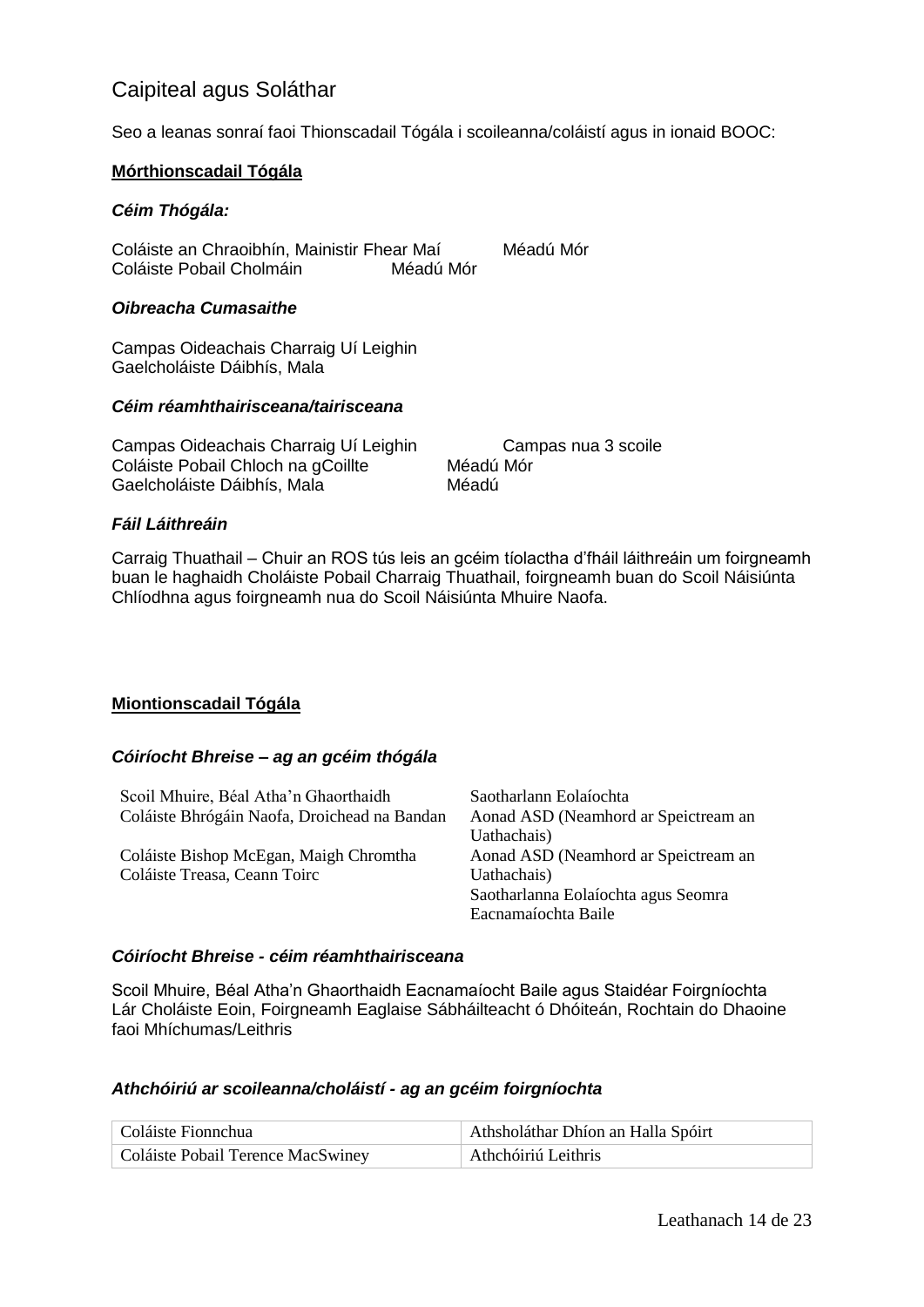| Coláiste Pobail Terence MacSwiney Currach an | Córas Téimh Nua                           |
|----------------------------------------------|-------------------------------------------|
| Eich Bhuí                                    |                                           |
| Coláiste Pobail Aodháin                      | Baint aispeiste agus athsholáthar síleála |
| Coláiste Breisoideachais Mhala               | Deisiú Dín                                |
| Coláiste Pobail de Nógla                     | Athchóiriú Leithris                       |
| Coláiste Pobail na Scoile                    | Deisiú Dín                                |
| Coláiste Pobail Aodháin                      | Athchóiriú Leithris                       |
| Scoil Mhuire, Béal Atha'n Ghaorthaidh        | Deisiú Dín                                |
| Coláiste Pobail Aodháin, Cnoc Bhaile Átha    | Athsholáthar Fuinneog                     |
| Cliath                                       |                                           |
| Coláiste Stiofáin Naofa                      | Uasghrádú Leictreachais                   |
| Coláiste Choilm                              | Athsholáthar Coire                        |
| Coláiste Bhrógáin Naofa                      | Uasghrádú Leictreachais                   |
| Coláiste Bhrógáin Naofa                      | Athsholáthar Fuinneog agus Doirse         |
| Coláiste Bhrógáin Naofa                      | Deisiú Dín                                |
| Coláiste Oideachais Amuigh Chionn tSáile     | Oibreacha Sláinte agus Sábháilteachta     |

#### **Soláthar**

Bunaíodh Rannóg Thiomnaithe um Thionscadail Tógála Caipitiúla agus Soláthar ar an 1 Eanáir 2017. I rith 2017, d'fhreastail baill foirne san aonad seo ar Oiliúint Fhoirmiúil ar Sholáthar, tá siad ina mbaill de mheithleacha oibre Soláthair ETBI agus freastalaíonn siad ar sheisiúin eolais agus cruinnithe faoi Sholáthar áit is ábhartha.

Chláraigh CETB do Chreata OGP áit a bhfuil siad oiriúnach dár gcuid riachtanas. Forbraíodh creata sonracha earnála agus CETB i rith 2017 agus tá siad fós á bhforbairt agus á gcur i bhfeidhm áit a n-aithnítear go bhfuil caiteachas comhiomlán os cionn na tairsí.

Cuireadh plean Gnímh um Sholáthar Corparáideach i bhfeidhm i 2017, mar threochlár um pleanáil do tharraingt aníos chreata OGP agus ETBI agus chun creata BOOC a chur ar aghaidh i réimsí caiteachais aitheanta.

Leanfaidh BOOC ar aghaidh ag athbhreithniú na réimsí caiteachais go léir ar bhonn leanúnach chun deiseanna a aithint chun an luach is fearr ar airgead a thabhairt agus riachtanais chomhlíontachta a chomhlíonadh, trí phróisis tairisceana, agus tarraingt aníos Chreata reatha OGP agus bunú chreata BOOC.

# <span id="page-14-0"></span>Dlí & Comhlíonadh

Cuireadh tús le hobair i 2017 ar an eagraíocht a ullmhú do chur i bhfeidhm an Rialacháin Ghinearálta maidir le Cosaint Sonraí (GDPR), a bhfuil feidhm aige ón 25 Bealtaine 2018. Píosa mór oibre é sin ar fud na heagraíochta go léir, mar gheall ar líon na mball foirne (circa 3,800) agus líon na bhfoghlaimeoirí a úsáideann ár seirbhísí (circa 37,137). Táthar ag fáil go bhfuil an cúram sin dúshlánach ach go háirithe mar nach mór é a chomhlíonadh leis na hacmhainní reatha.

Cuireadh i bhfeidhm clár monatóireachta chun déanamh cinnte go bhfuil soláthraithe seirbhíse tríú páirtí ag comhlíonadh Chomhaontuithe Leibhéal Seirbhíse, i gcomhréir le Ciorclán 13/2014 ón DPER.

Críochnaíodh obair freisin maidir lenár gClár Riosca Chorparáidigh agus d'fhaomh an Bord Beartas Bainistíochta Riosca nua i 2017.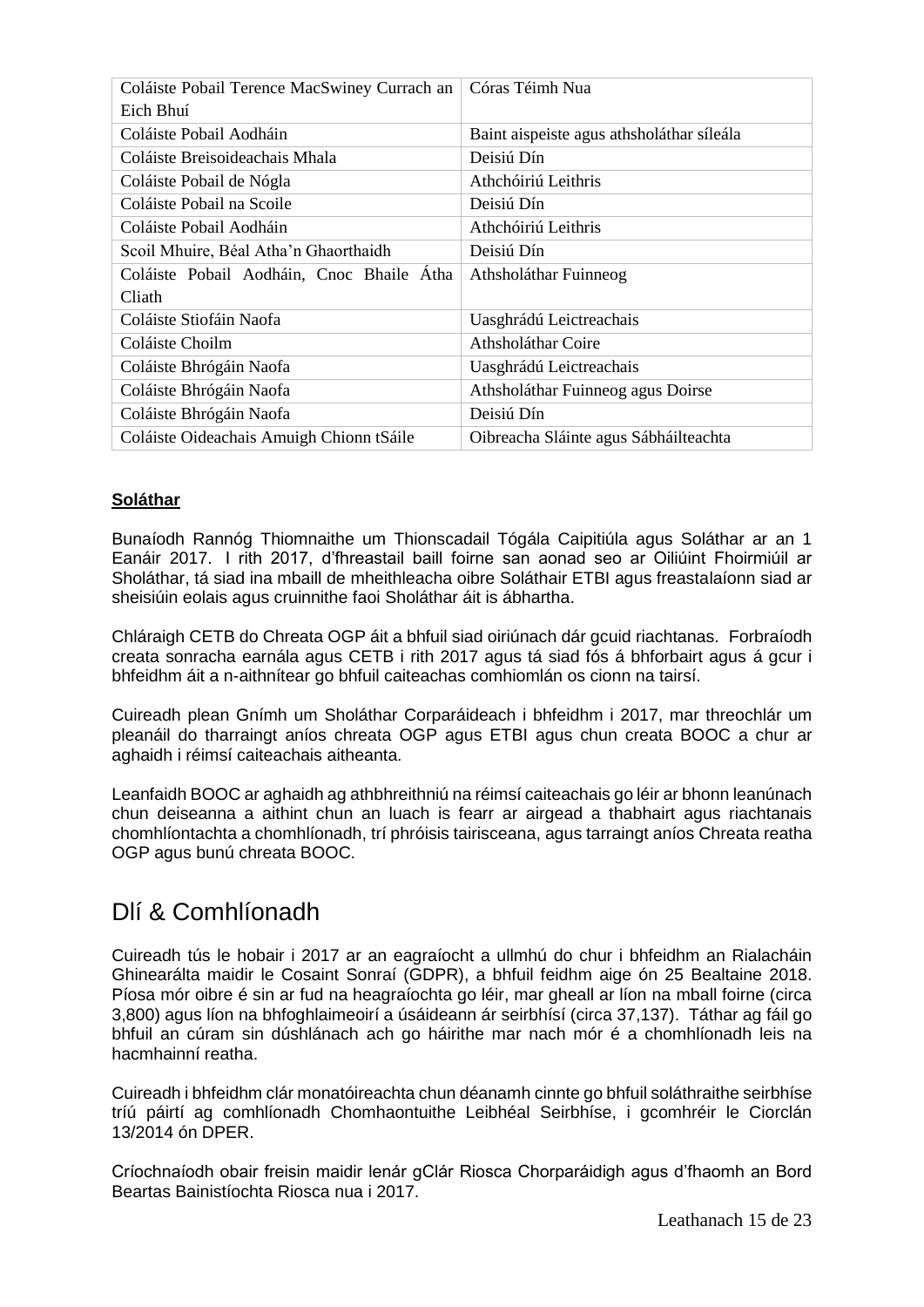Ó thaobh Saorála Faisnéise agus mar a tuairiscíodh don Bhord, fuair BOO Chorcaí dhá litir gan ainm leo i 2017, inar tagraíodh d'Acht 2014. Bhain an dá litir le hábhair imní faoi nósanna imeachta ceapacháin. Tar éis aird chuí a thabhairt orthu, agus mar gheall nach raibh ainm leo agus gurbh gearáin/casaoidí a bhí iontu, cinneadh gan déileáil leo mar nochtuithe cosanta. Tá sé sin ag teacht le Beartas BOOC faoi Nochtuithe Cosanta a dhéanamh.

Saincheisteanna Árachais agus Dlí: leantar ar aghaidh ag tabhairt tacaíochta agus comhairle do bhaill foirne ar fud na heagraíochta maidir le saincheisteanna dlí a thagann chun cinn, éilimh fhéideartha, éilimh díobhálacha pearsanta, etc. I 2017, rinneadh 26 héileamh beo i gcoinne an BOO ag tús na bliana. Tháinig 14 héileamh nua chun cinn i rith na bliana agus socraíodh 7 gcinn. Bhain 60% de na héilimh sin le timpistí san ionad oibre.

Bainistíocht Réadmhaoine: Leantar ar aghaidh ag coimeád cláir maidir le gach foirgneamh atá áitithe ag BOOC. I 2017, bhí 110 foirgneamh in úsáid ar fud na cathrach agus an chontae chun seirbhísí oideachais agus oiliúna a sholáthar.

# <span id="page-15-0"></span>Seirbhísí Corparáideacha

Leanann an Rannóg seo ar aghaidh ag freastal ar BOO Chorcaí maidir lena Bhord, a Choistí agus a chuid grúpaí éagsúla a bunaíodh, go háirithe maidir le Breisoideachas agus Oiliúint. I rith 2017, bhí seirbhísiú agus bainistíocht léasaí dúshlánach go háirithe ó thaobh cóiríocht mhalartach a aimsiú áit ar cailleadh foirgnimh don earnáil chíosa, in éineacht le feabhsú an gheilleagair.

Freisin bhainistigh an rannóg seo foilsiú Ráiteas Straitéise BOO Chorcaí 2017-2021 chomh maith leis an bPlean Seirbhíse agus an Tuarascáil Bhliantúil do 2017. Déantar bainistiú imeachtaí sna meáin agus fógraíocht gníomhaíochtaí tríd na meáin sóisialta chomh maith le foilsiú bróisiúr do FET, a chomhordú go lárnach ag Seirbhísí Corparáideacha. Cuireadh chun cinn líon mór gníomhaíochtaí do dhaltaí tríd na meáin sóisialta chun próifíl BOO Chorcaí agus a chuid Coláistí / Ionad oideachais a fheabhsú.

# <span id="page-15-1"></span>Acmhainní Daonna

Soláthraíonn an Rannóg Acmhainní Daonna raon iomlán seirbhísí do bhaill foirne BOO Chorcaí agus freisin chun tacú le Bainisteoirí i gColáistí / in Ionaid. Áirítear le seirbhísí, ach níl siad teoranta dóibh siúd a leanas:

- Earcaíocht (Sna réimsí Bainistíocht, Teagasc, Treoir, Cúntóir Riachtanas Speisialta, Cothabháil Riaracháin agus poist eile) d'fhormhór mór na bpost san eagraíocht. I 2017, d'fhógair BOO 373 post, arbh poist teagaisc iad 298 díobh agus arbh poist neamhtheagaisc iad 75 díobh. Rinneadh an earcaíocht go léir a bhainistiú trí chóras earcaíochta ar líne arna oibriú trí Core Portal.
- Bainistiú conarthaí do gach catagóir foirne, téarmaí agus coinníollacha ceapacháin, cur i bhfeidhm comhaontuithe náisiúnta etc. Áirítear leis seo bainistíocht conarthaí gearrthéarmacha ar chóras na Múinteoirí Páirtaimseartha lena n-áirítear ionadú do Mhúinteoirí agus do Chúntóirí Riachtanas Speisialta.
- Socrú fostaithe nua agus cothabháil fostaithe reatha ar an bpárolla, lena n-áirítear tuarastal agus liúntais a shocrú, am agus freastal, creidmheas incriminteach etc. Próiseáil um éirí as ag fostaithe, neamh-athnuachan conarthaí etc. I 2017, thosaigh 561 ball foirne nua agus d'imigh 203 ball foirne.
- Ríomhaireachtaí scoir agus aoisliúntais do gach fostaí, soláthar meastachán, próiseáil ar iarratais ar scor de thoradh breoiteachta, riar riachtanais an scéim pinsean. I dteannta leis sin, thug an fhoireann pinsean faoi roinnt píosaí oibre i rith 2017 chun taifid fhoirne a athbhreithniú agus a nuashonrú, caighdeán an eolais atá acu a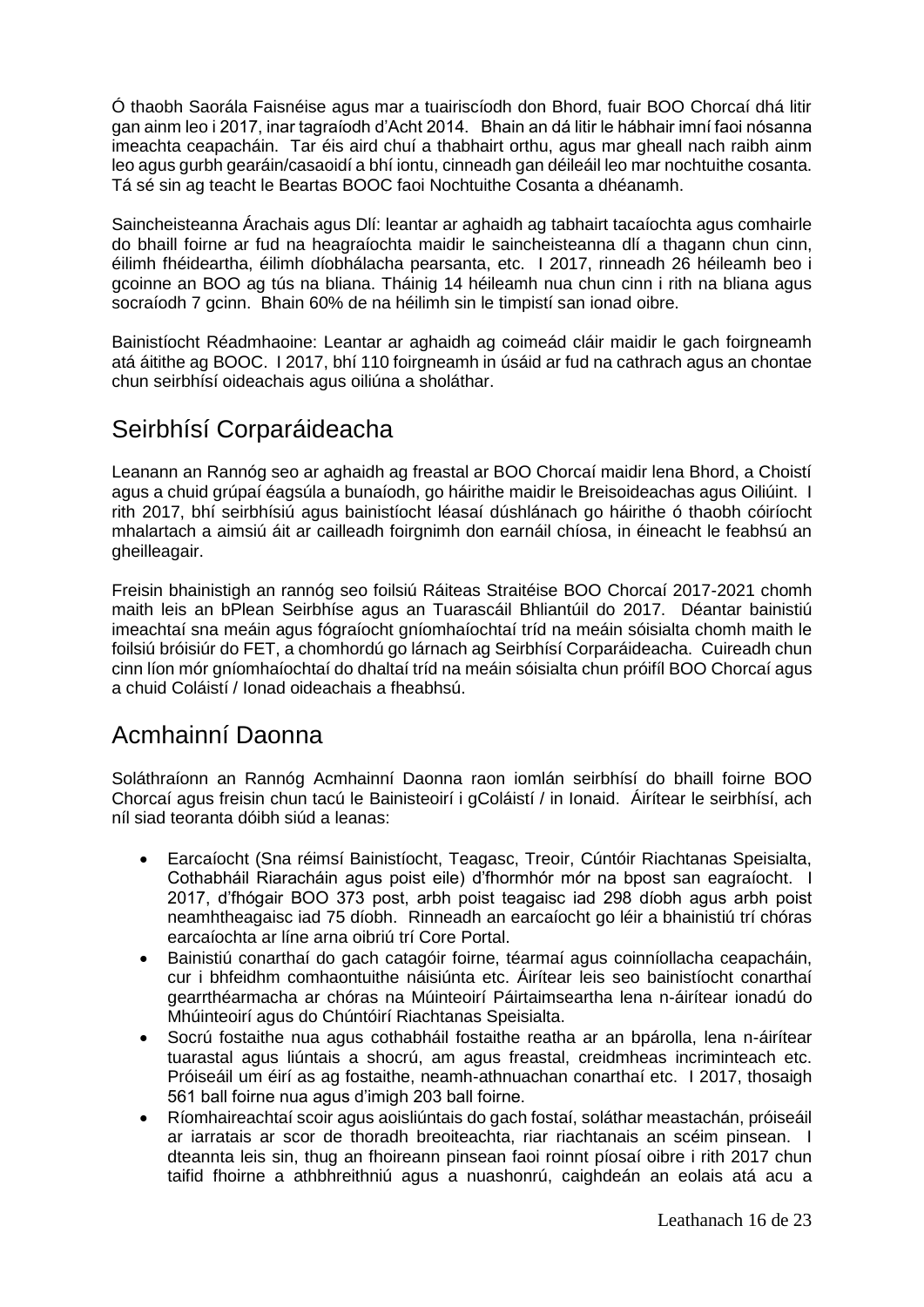fheabhsú agus aon saincheisteanna stairiúla i dtaobh theidlíochtaí fostaí a chur i gceart. Próiseáladh 47 scor i 2017.

• Cúrsaí caidrimh fhostaí, lenar áiríodh caidrimh oibre táirgiúla a choimeád leis na príomh-cheardchumainn san earnáil (TUI, ASTI, SIPTU, FÓRSA), comhairle a chur ar bhainisteoirí agus fhostaithe agus tacaíocht a thabhairt dóibh chun déileáil le fadhbanna caidrimh san ionad oibre.

I 2017 tosaíodh/críochnaíodh roinnt tionscadal sa Roinn AD a raibh iad siúd a leanas ina measc:

- 1. Grinnfhiosrúchán Siarghabhálach an Gharda Síochána ar gach ball foirne, ach amháin múinteoirí (a ndéanann an Chomhairle Mhúinteoireachta grinnfhiosrú orthu), chomh maith le gnáthphróisis ghrinnfhiosrúcháin do bhaill foirne nua. Mar chuid den obair sin rinneadh athbhreithniú iomlán ar bhaill foirne i ngach scoil agus ionad i BOO Chorcaí. Rinneadh an tionscadal um ghrinnfhiosrú siarghabhálach i dteannta le gnáthnósanna imeachta grinnfhiosrúcháin do bhaill foirne nua. D'éirigh le BOO Chorcaí grinnfhiosrú a dhéanamh ar 1,389 ball foirne anuraidh, agus cuid mhór cuirí eile eisithe.
- 2. Seoladh an Clár Cúnaimh d'Fhostaithe le haghaidh na mball foirne go léir sheol BOO Chorcaí Clár Cúnaimh d'Fhostaithe le haghaidh gach ball foirne i Meitheamh 2017. Tugann an tseirbhís seo tacaíocht rúnda d'fhostaithe agus dá mbaill teaghlaigh áit a mbíonn deacrachtaí acu cibé acu go mbaineann siad lena saol oibre nó pearsanta.
- 3. Tiontú TFAO tar éis gur thángthas ar chomhaontú náisiúnta idir an Roinn Oideachais agus Scileanna agus an TUI, tosaíodh obair ar thiontú teagascóirí atá i mbun chláir TFAO do na poist Múinteoirí Oideachais Aosaigh. Rinneadh cuid mhó oibre ar an tionscadal sin sular stopadh é ar leibhéal náisiúnta.
- 4. Ullmhú do GDPR tosaíodh obair sa ráithe dheireanach de 2017 chun ullmhú do rialacháin nua GDPR. Is é atá i gceist leis an obair sin ná athbhreithniú iomlán ar shonraí pearsanta atá ag an Roinn AD, agus athruithe móra ar roinnt bogearraí dár gcuid (i dteannta leis na soláthraithe bogearraí) chun comhlíonadh na rialachán nua a chinntiú. Leanfaidh an obair sin ar aghaidh i 2018.
- 5. Córais AD I rith 2017, lean an Rannóg AD ar aghaidh ag obair ar roinnt tionscadal chun éifeachtúlacht chórais AD a fheabhsú agus Core HR chomh maith le Múinteoirí Páirtaimseartha/Part-Time Teachers san áireamh. Cuimsítear le tionscadail an córas um iarratais fholúntais le haghaidh scoileanna agus ionad a dhéanamh uathoibríoch mar chuid den phróiseas earcaíochta, na cumais Féinseirbhíse Fostaí a fheabhsú chun cur ar chumas fostaithe féachaint ar iarmhéideanna saoire bhreoiteachta agus meastacháin phinsin, córas iarratais chonartha a thabhairt isteach do phoist teagaisc PRPT a cheadóidh conarthaí a eisiúint ar líne agus ullmhú i gcomhar painéal teagascóirí a bhunú ar an gcóras Múinteoirí Páirtaimseartha, i dteannta leis an bpainéal ionadaithe reatha. Meastar go gcríochnófar an obair ar an gcuid is mó de na tionscadail sin i rith 2018.
- 6. Seirbhísí Comhroinnte Párolla I míonna deireanacha 2017, thosaigh BOO Chorcaí ag ullmhú i gcomhair Seirbhísí Comhroinnte Párolla a thabhairt isteach, lenar áiríodh bualadh le baill den fhoireann Seirbhísí Comhroinnte Párolla, freastal ar sheisiúin eolais agus Ceannaire Idirthréimhse a cheapadh don tionscadal seo. Leanfar ar aghaidh le hobair ar an tionscadal sin i 2018, ach is é amlíne an fhoireann Seirbhísí Comhroinnte a shocróidh í.

# <span id="page-16-0"></span>Teicneolaíocht na Faisnéise agus na Cumarsáide

Leantar ar aghaidh ag forbairt TFC san eagraíocht agus réitigh á bhforbairt agus á gcur i bhfeidhm i dtaobh píosaí oibre idirthréimhse a láimhseáil mar iarratais chonartha, bileoga ama, sonraisc agus éilimh taistil. Cé go bhfuil go leor réiteach á bhforbairt ar fud na tíre tríd an Oifigeach Bainistíochta Tionscadal sa ROS, leanann BOO Chorcaí ar aghaidh ag glacadh páirte sna grúpaí oibre agus tionscadal éagsúla a bunaíodh chun féachaint thar sin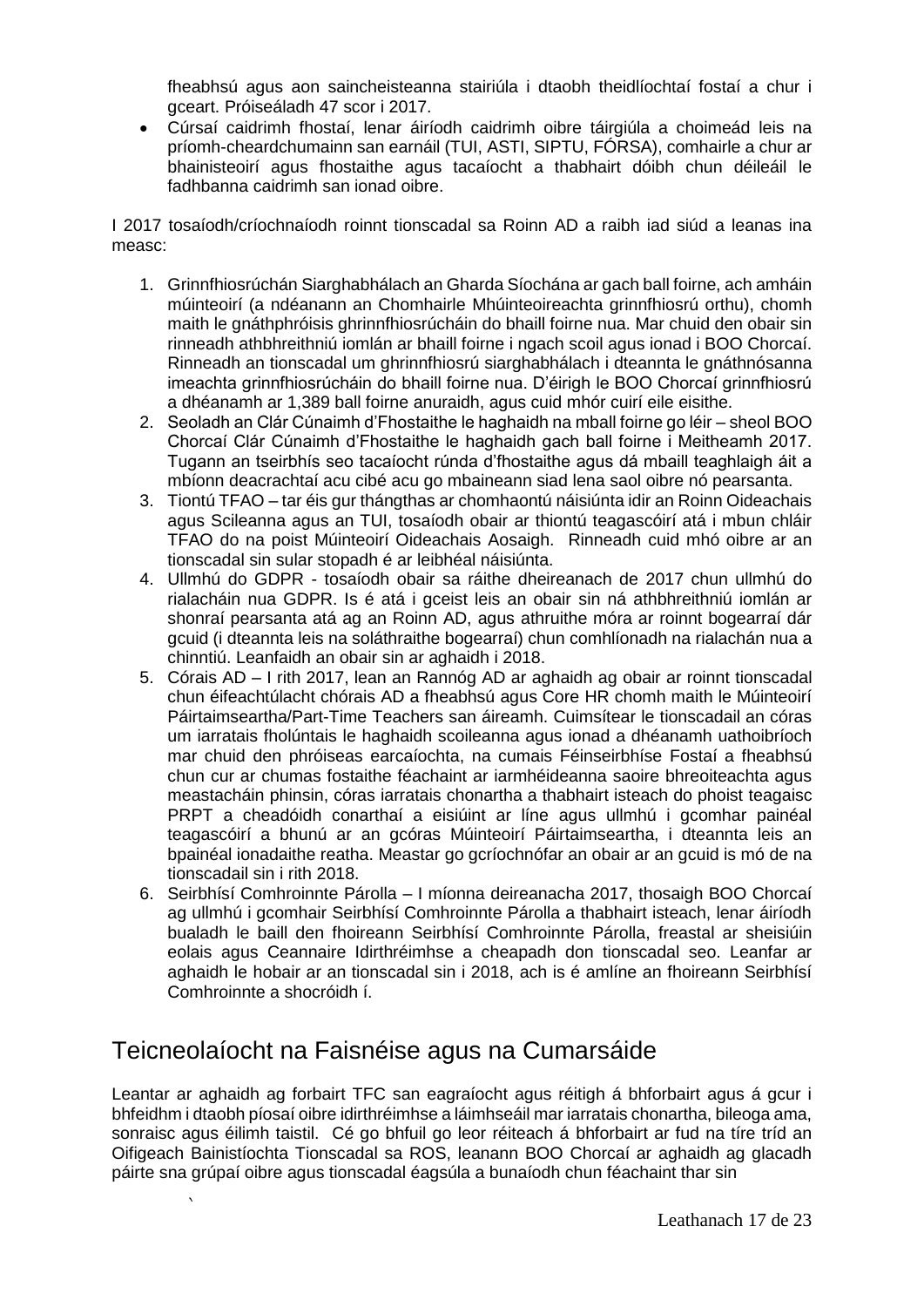Rinneadh chuid mhór oibre chun an Bonneagar TFC a nuashonrú agus a chomhdhlúthú agus béim áirithe curtha ar bhainistíocht riosca; cuireadh i bhfeidhm réitigh nua um chúltacú agus aisghabháil. Bunaíodh áis Athshlánaithe san Ionad Oiliúna, Ascaill Rosa chun áis amach ón láthair a sholáthar do bhaill foirne BOO chun feidhmeanna ríthábhachtacha gnó a chomhlíonadh go gcás go dtarlódh fadhb sna hOifigí Riaracháin ar Ché Lavitt, i gcomhréir leis na ceanglais faoinár gclár riosca.

Leantar ar aghaidh le hobair i dtaobh shlándáil TFC atá ríthábhachtach don eagraíocht mar gheall ar an mbrath ard ar sin i ngach réimse dár gcuid seirbhísí. Mar gheall ar an méadú ar rioscaí i ndáil le cibearshlándáil agus ionsaithe bogearraí mailíseacha i rith 2017, rinneadh athbhreithniú iomlán ar chórais riaracháin agus leantar ar aghaidh ag glacadh céimeanna cuí chun na rioscaí sin a íoslaghdú agus bearta slándála breise tugtha isteach.

Leanadh ar aghaidh le hobair freisin chun Córais TFC a ascnamh ó bheith ar an láthair chuig an néal áit a meastar go mbeidh tairbhí gnó ag baint leis sin. Mar shampla, tosaíodh obair chun córas ríomhphoist BOO Chorcaí a aistriú go Office 365 agus é mar aidhm áis inscálaithe, shlán agus chomhtháite a chur ar fáil do gach ball foirne i BOO Chorcaí.

Cuireadh tús le hobair chun Idirlíon BOO Chorcaí a fhorbairt le bealach níos éifeachtach a sholáthar chun cumarsáid agus plé a dhéanamh le baill foirne inár gcuid seirbhísí go léir. Lear mór oibre atá anseo agus foireann tionscadal ildhisciplíneach as gach roinn san eagraíocht ag cabhrú leis a gcóras a fhorbairt agus a chur i bhfeidhm.

Leanann TFC ar aghaidh ag déanamh comhordaithe ar cheannach threalamh TF agus ag soláthar seirbhíse comhairle d'ionaid faoi dhea-chleachtas. Leis an *Straitéis Dhigiteach do Scoileanna 2015-2020* cuirtear deontais mhóra ar fáil chun tacú le r-Fhoghlaim inár Scoileanna. Cuireadh tús le bainistiú an deontais seo agus le forbairt pleananna r-Fhoghlama gaolmhara inár gcuid ionad i 2017 agus leanfar ar aghaidh leis le linn shaolré na straitéise

## <span id="page-17-0"></span>Airgeadas

Leanann an bord ar aghaidh ag oibriú i gcomhréir le riachtanais rialála agus reachtaíochta chomh maith le dea-chleachtas.

Rinneadh dul chun cinn le soláthar Chóras Íocaíochta Foghlaimeora earnála i rith 2017 i dteannta leis an Oifig Bainistíochta Tionscadal sa Roinn Oideachais agus Scileanna, agus é mar aidhm é a chur i bhfeidhm i rith 2018.

Cuireadh ar aghaidh réiteach TF um chur in áirithe agus íocaíocht d'Ionaid Oideachais Amuigh ar fud na tíre i rith 2017, agus é mar aidhm é a chur i bhfeidhm i rith 2018.

Cuireadh tús le hathbhreithniú ar na cleachtais agus na córais TF um bainistiú tháillí PLC agus Oideachais Aosaigh chomh maith le hoiliúint riachtanach d'úsáideoirí i rith 2017.

Rinneadh uasghrádú ar an gcóras Taistil agus Cothabhála ar líne i rith 2017 agus cuireadh i bhfeidhm go hiomlán é le haghaidh fheidhmeanna éilimh agus próiseála.

Leanann an Rannóg Airgeadais ar aghaidh ag déanamh monatóireachta agus athbhreithnithe ar rialuithe stoic thar gach scoil agus ionad sa BOO.

Feabhsaíodh an fheidhm Cuntasaíochta Bainistíochta i rith 2017, lenar áiríodh teimpléad a fhorbairt chun críocha tuairisc a thabhairt don Choiste Airgeadais. Cuireadh i bhfeidhm freisin struchtúir fheabhsaithe buiséadaithe agus tuairiscithe do bhainistíocht shinsearach, scoileanna agus choláistí i rith 2017.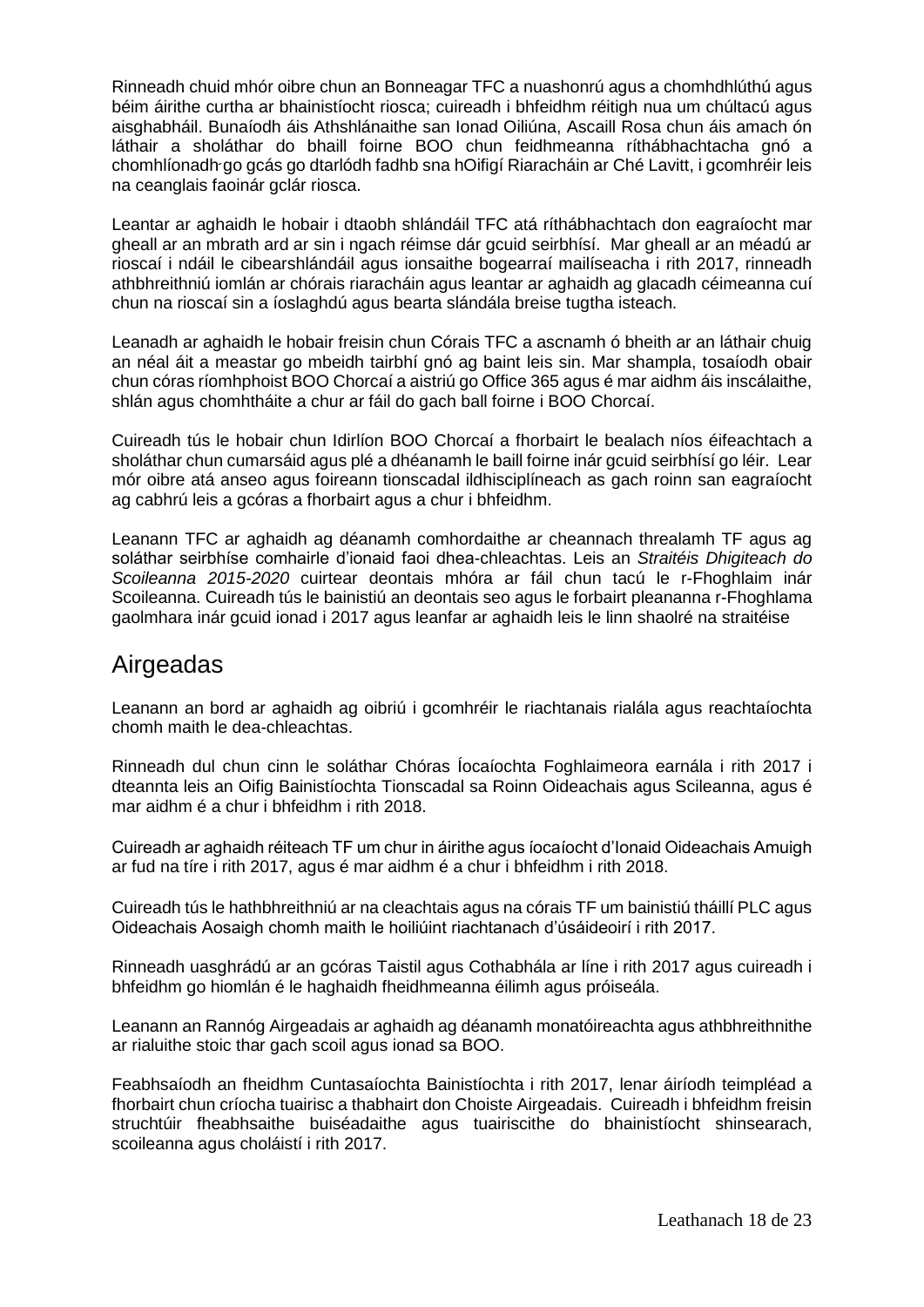# <span id="page-18-0"></span>**Achoimre Airgeadais**

Tá BOO Chorcaí maoinithe go príomha ag an Roinn Oideachais agus Scileanna (ROS) chun a chuid clár dara leibhéal agus a chláir SOLAS agus ROS a sholáthar don Bhreisoideachas agus Oiliúint. I 2016/2017, cuireadh maoiniú ar fáil do thionscadail áirithe ag Ranna agus Gníomhaireachtaí Rialtais eile a raibh ina measc:

- An Roinn Pobail, Comhionannais agus Gnóthaí Gaeltachta;
- An Roinn Gnóthaí Fostaíochta agus Coimirce Sóisialaí;
- An Roinn Leanaí agus Gnóthaí Óige;
- An Roinn Fiontraíochta, Trádála agus Nuálaíochta;
- An tAontas Eorpach.

Ardaítear cistí freisin trí mhuirir as seirbhísí mar tháillí teagaisc, tógáil seomraí ar cíos agus gníomhaíochtaí ar leibhéal áitiúil. Ba iad fáltais an Bhoird do 2017 ná €186,873,607. Déantar iniúchadh bliantúil ar BOO Chorcaí ag an Ard-Reachtaire Cuntas agus Ciste (C&AG) a chuireann i láthair tuairisc ar mhaoirseacht airgeadais an Bhoird don Oireachtas. As iomlán na bhfáltas i 2017, bhain €11,572,364 leis an gclár Caipitil.

Dearbhaím freisin, mar Chathaoirleach, go bhfuil Bord Oideachais agus Oiliúna Chorcaí freagrach as cuntais a choimeád agus deimhním go gcomhlíonann BOO Chorcaí go hiomlán a chuid oibleagáidí faoin reachtaíocht ar ioncam.

Sínithe: Dáta:An 10 Iúil 2018

An Cmhlr Patrick Gerard Murphy, Cathaoirleach, Bord Oideachais agus Oiliúna Chorcaí.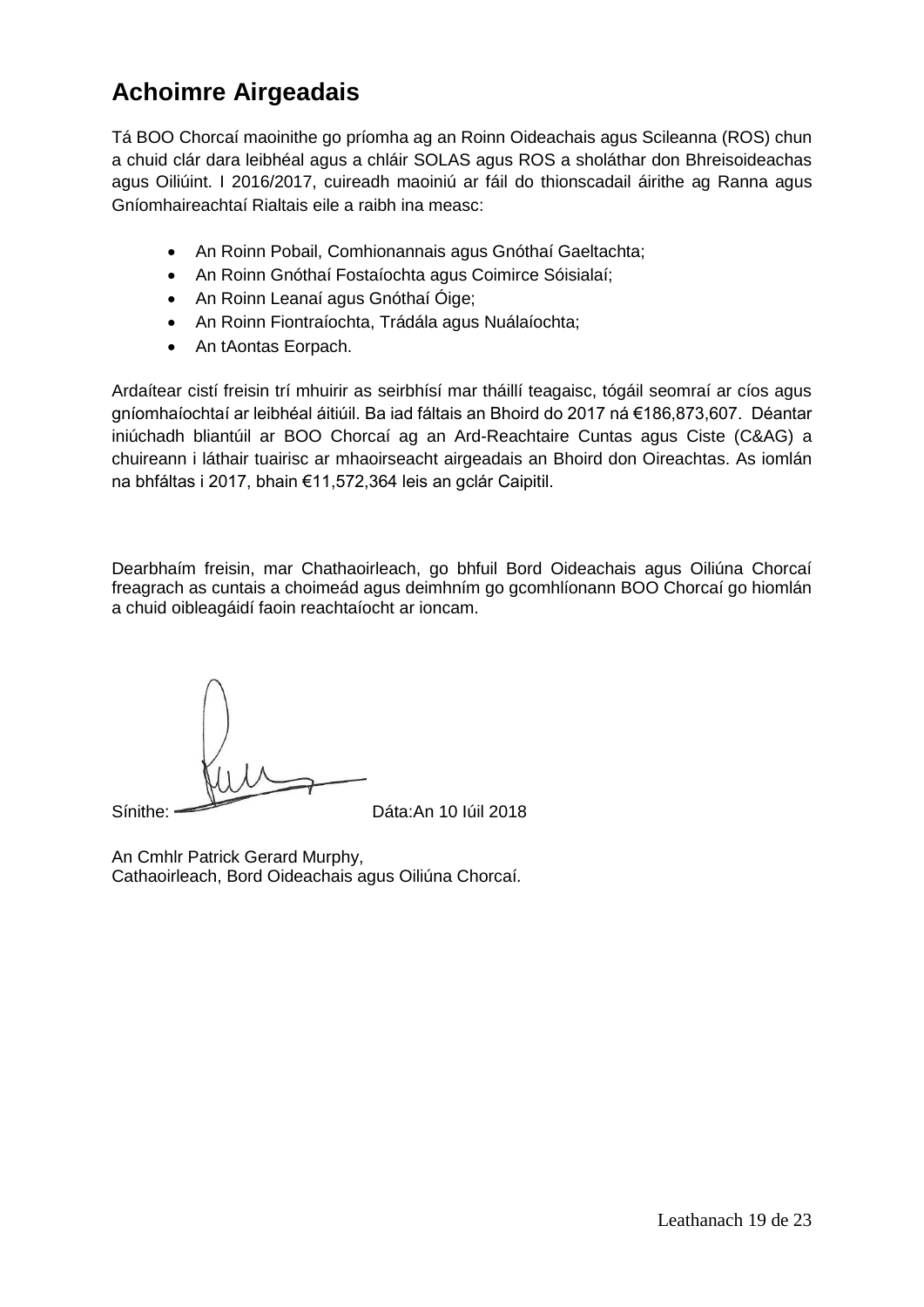# <span id="page-19-0"></span>**Giorrúcháin**

| <b>TFAO</b>    | An Tionscnamh um Fhilleadh ar an Oideachas                           |
|----------------|----------------------------------------------------------------------|
| C&AG           | An tArd-Reachtaire Cuntas agus Ciste                                 |
| <b>C&amp;G</b> | City and Guilds                                                      |
| <b>CLDATF</b>  | Tascfhórsa Áitiúil Chorcaí um Dhrugaí & Alcól                        |
| <b>SNP</b>     | Scoileanna Náisiúnta Pobail                                          |
| <b>FGL</b>     | Forbairt Ghairmiúil Leantach                                         |
| <b>IOP</b>     | Ionad Oiliúna Pobail                                                 |
| <b>DEASP</b>   | An Roinn Gnóthaí Fostaíochta agus Coimirce Sóisialaí                 |
| <b>ROS</b>     | An Roinn Oideachais agus Scileanna                                   |
| <b>DCYA</b>    | An Roinn Leanaí agus Gnóthaí Óige                                    |
| <b>ESOL</b>    | Béarla do Chainteoirí Teangacha Eile                                 |
| <b>BOO</b>     | Bord Oideachais agus Oiliúna                                         |
| <b>ETBI</b>    | Bord Oideachais agus Oiliúna Éireann                                 |
| <b>FET</b>     | Breisoideachas agus Oiliúint                                         |
| <b>GDPR</b>    | Na Rialacháin Ghinearálta nua maidir le Cosaint Sonraí               |
| AD             | Acmhainní Daonna                                                     |
| <b>TFC</b>     | Teicneolaíocht na Faisnéise agus na Cumarsáide                       |
| <b>IELTS</b>   | An Córas Idirnáisiúnta um Thástáil an Bhéarla                        |
| <b>TF</b>      | Teicneolaíocht na Faisnéise                                          |
| <b>ITABE</b>   | Dianteagasc san Oideachas Bunata Aosach                              |
| <b>ATF</b>     | An Ardteistiméireacht Fheidhmeach                                    |
| <b>LGBT</b>    | Leispiach, Aerach, Déghnéasach agus Trasinscne                       |
| <b>NCCA</b>    | An Chomhairle Náisiúnta Curaclaim agus Measúnachta                   |
| <b>OGP</b>     | Oifig um Sholáthar Rialtais                                          |
| <b>PDST</b>    | An tSeirbhís um Fhorbairt Ghairmiúil do Mhúinteoirí                  |
| <b>PLC</b>     | lar-Ardteistiméireacht;                                              |
| QQI            | Dearbhú Cáilíochta agus Cáilíochtaí Éireann                          |
| <b>SOLAS</b>   | Seirbhísí Oideachais Leanúnaigh agus Scileanna                       |
| <b>CLS</b>     | Comhaontú Leibhéal Seirbhíse                                         |
| <b>TSÓ</b>     | Tionscadail Speisialta don Oige                                      |
| <b>UNESCO</b>  | Eagraíocht Oideachais, Eolaíochta agus Chultúir na Náisiún Aontaithe |
| <b>VTOS</b>    | An Scéim Deiseanna Oiliúna Gairmoideachais                           |
| <b>WSE/MLL</b> | Measúnú Scoile Iomláine ar Bhainistíocht, Cheannaireacht agus        |
|                | Fhoghlaim                                                            |
| ΤÓ             | Tionscnamh Óige                                                      |
| <b>CASDÓ</b>   | Ciste Áiseanna agus Seirbhísí do Dhaoine Óga                         |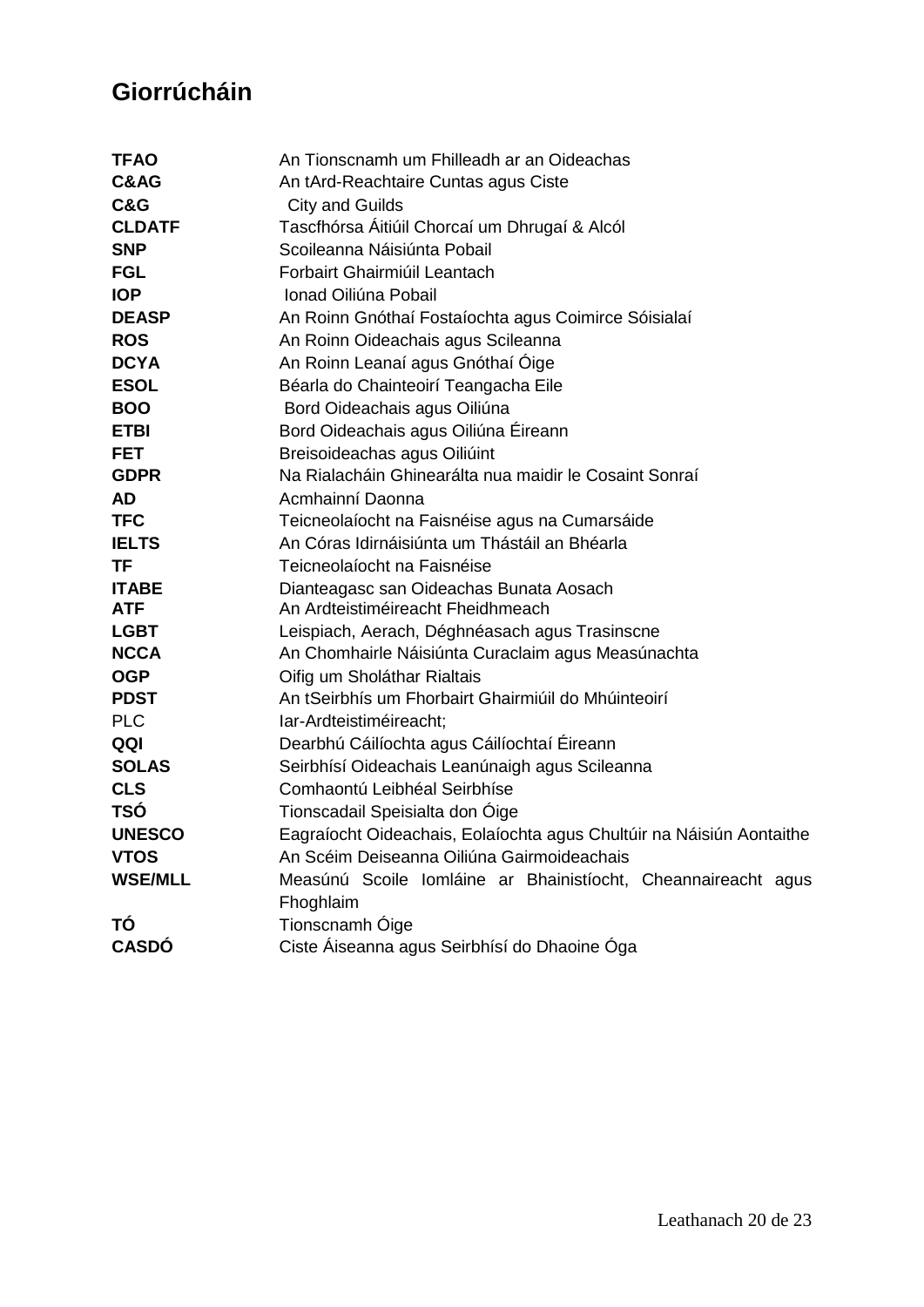# <span id="page-20-0"></span>**Aguisín 1**

# <span id="page-20-1"></span>**Scoileanna, Ionaid Oideachais & Fochoistí BOO**

# <span id="page-20-2"></span>Scoileanna Náisiúnta Pobail

| Clárú<br>Ainm<br>Ainm              |    | Clárú                |    |
|------------------------------------|----|----------------------|----|
| Scoileanna Náisiúnta Pobail        |    |                      |    |
| Scoil Chlíodhna, Carraig Thuathail | 98 | Scoil Aonghusa, Mala | 80 |

### <span id="page-20-3"></span>Iar-bhunscoileanna

| <b>Ainm</b>                                         | Clárú<br><b>Ainm</b> |                                                       | Clárú |  |
|-----------------------------------------------------|----------------------|-------------------------------------------------------|-------|--|
| Iar-bhunscoileanna agus Coláistí                    |                      |                                                       |       |  |
| Coláiste Pobail Charraig Thuathail                  | 107                  | Coláiste Pobail Ghleann<br>Maghair                    | 1053  |  |
| **Coláiste Pobail Chloch na<br>gCoillte             | 568                  | **Coláiste Pobail Maria<br>Immaculata, Dún Mánmhaí    | 495   |  |
| **Coláiste Áth an Chóiste                           | 652                  | Coláiste McEgan, Maigh<br>Chromtha                    | 223   |  |
| Coláiste Pobail Churrach an Eich<br>Bhuí, An Cóbh   | 266                  | **Coláiste Pobail de Nógla,<br>Machain                | 193   |  |
| Coláiste an Chraoibhín, Mainistir<br>Fhear Maí      | 759                  | **Coláiste Pobail na Scoile                           | 401   |  |
| **Coláiste Choilm, Baile an<br>Chollaigh            | 1352                 | Scoil Mhuire, Béal Átha an<br>Ghaorthaidh             | 116   |  |
| Coláiste Daibhéid, Corcaigh                         | 217                  | **Coláiste Pobail Aodháin,<br>Cnoc Bhaile Átha Cliath | 418   |  |
| **Coláiste Ghobnatan,<br>Baile Mhúirne              | 206                  | Coláiste Bhrógáin Naofa,<br>Droichead na Bandan       | 853   |  |
| **Coláiste Pobail Bheanntraí                        | 667                  | Coláiste Pobail Cholmáin,<br>Mainistir na Corann      | 908   |  |
| **Coláiste Pobail Naomh Mhuire<br>(Cill na Mallach) | 362                  | Coláiste Fionnchua, Mainistir na<br>Corann            | 298   |  |